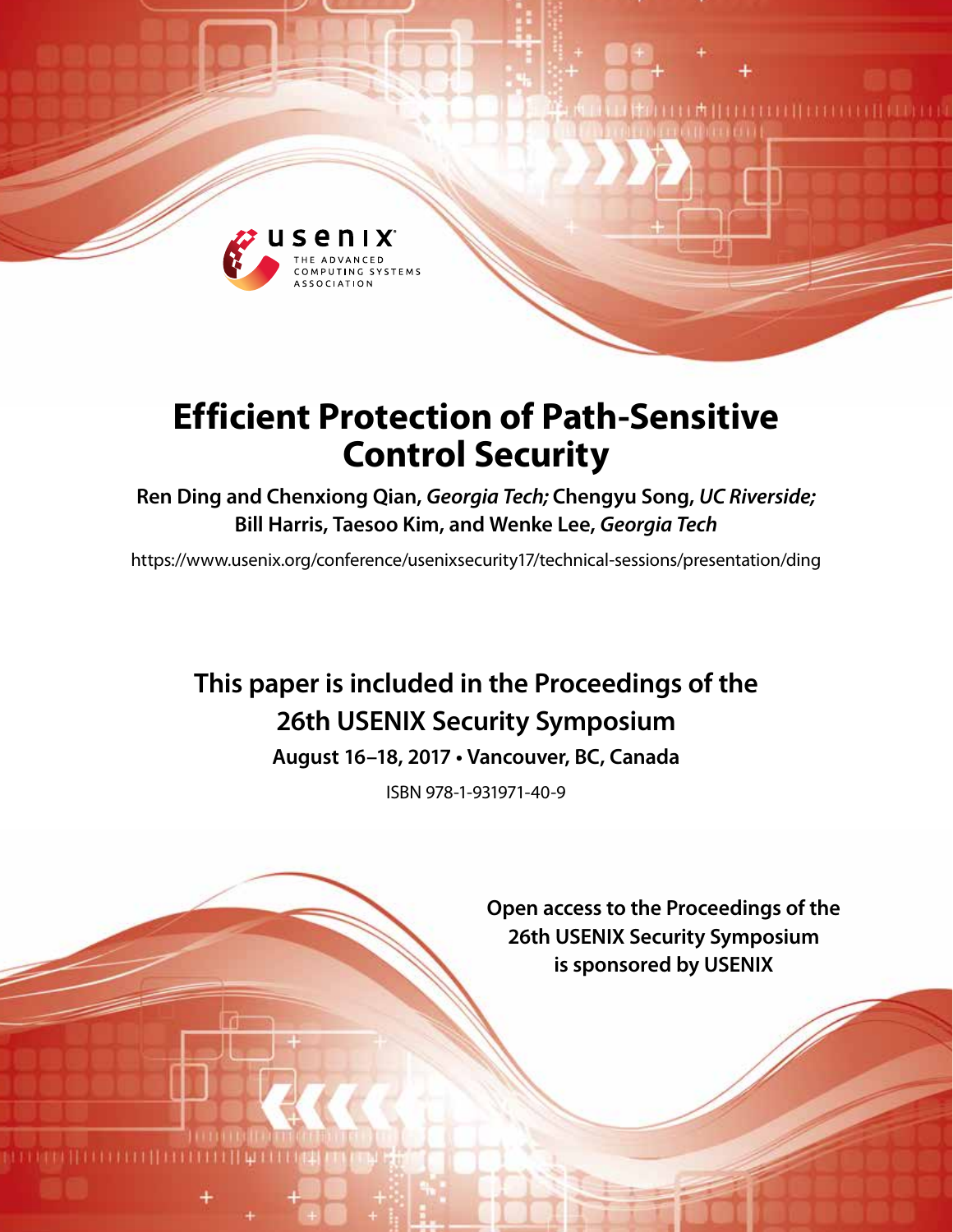# Efficient Protection of Path-Sensitive Control Security

Ren Ding\* *Georgia Tech* Chenxiong Qian\* *Georgia Tech*

Chengyu Song *UC Riverside*

William Harris *Georgia Tech*

Taesoo Kim *Georgia Tech*

Wenke Lee *Georgia Tech*

*\* Equal contribution joint first authors*

## Abstract

Control-Flow Integrity (CFI), as a means to prevent control-flow hijacking attacks, enforces that each instruction transfers control to an address in a set of valid targets. The security guarantee of CFI thus depends on the definition of valid targets, which conventionally are defined as the result of a static analysis. Unfortunately, previous research has demonstrated that such a definition, and thus any implementation that enforces it, still allows practical control-flow attacks.

In this work, we present a path-sensitive variation of CFI that utilizes runtime path-sensitive point-to analysis to compute the legitimate control transfer targets. We have designed and implemented a runtime environment, PITTYPAT, that enforces path-sensitive CFI efficiently by combining commodity, low-overhead hardware monitoring and a novel runtime points-to analysis. Our formal analysis and empirical evaluation demonstrate that, compared to CFI based on static analysis, PITTYPAT ensures that applications satisfy stronger security guarantees, with acceptable overhead for security-critical contexts.

## 1 Introduction

Attacks that compromise the control-flow of a program, such as return-oriented programming [\[33\]](#page-15-0), have critical consequences for the security of a computer system. Control-Flow Integrity (CFI) [\[1\]](#page-14-0) has been proposed as a restriction on the control-flow transfers that a program should be allowed to take at runtime, with the goals of both ruling out control-flow hijacking attacks and being enforced efficiently.

A CFI implementation can be modeled as program rewriter that (1) before a target program *P* is executed, determines feasible targets for each indirect control transfer location in *P*, typically done by performing an analysis that computes a sound over-approximation of the set of all memory cells that may be stored in each code pointer

(i.e., a static *points-to analysis* [\[2,](#page-14-1) [34\]](#page-15-1)). The rewriter then (2) rewrites *P* to check at runtime before performing each indirect control transfer that the target is allowed by the static analysis performed in step (1).

A significant body of work [\[1,](#page-14-0) [21,](#page-14-2) [41\]](#page-15-2) has introduced approaches to implement step (2) for a variety of execution platforms and perform it more efficiently. Unfortunately, the end-to-end security guarantees of such approaches are founded on the assumption that if an attacker can only cause a program to execute control branches determined to be feasible by step (1), then critical application security will be preserved. However, recent work has introduced new attacks that demonstrate that such an assumption does not hold in practice [\[5,](#page-14-3) [12,](#page-14-4) [32\]](#page-15-3). The limitations of existing CFI solutions in blocking such attacks are inherent to *any* defense that uses static points-to information computed per control location in a program. Currently, if a developer wants to ensure that a program only chooses valid control targets, they must resort to ensure that the program satisfies *data integrity*, a significantly stronger property whose enforcement typically incurs prohibitively large overhead and/or has deployment issues, such as requiring the protected program being recompiled together with all dependent libraries and cannot be applied to programs that perform particular combinations of memory operations [\[17,](#page-14-5) [22–](#page-14-6)[24\]](#page-14-7).

In this work, we propose a novel, *path-sensitive* variation of CFI that is stronger than conventional CFI (i.e., CFI that relies on static points-to analysis). A program satisfies path-sensitive CFI if each control transfer taken by the program is consistent with the program's *entire* executed control path. Path-sensitive CFI is a stronger security property than conventional CFI, both in principle and in practice. However, because it does not place any requirements on the correctness of data operations, which happen much more frequently, it can be enforced much more efficiently than data integrity. To demonstrate this, we present a runtime environment, named PITTYPAT, that enforces path-sensitive efficiently using a combination of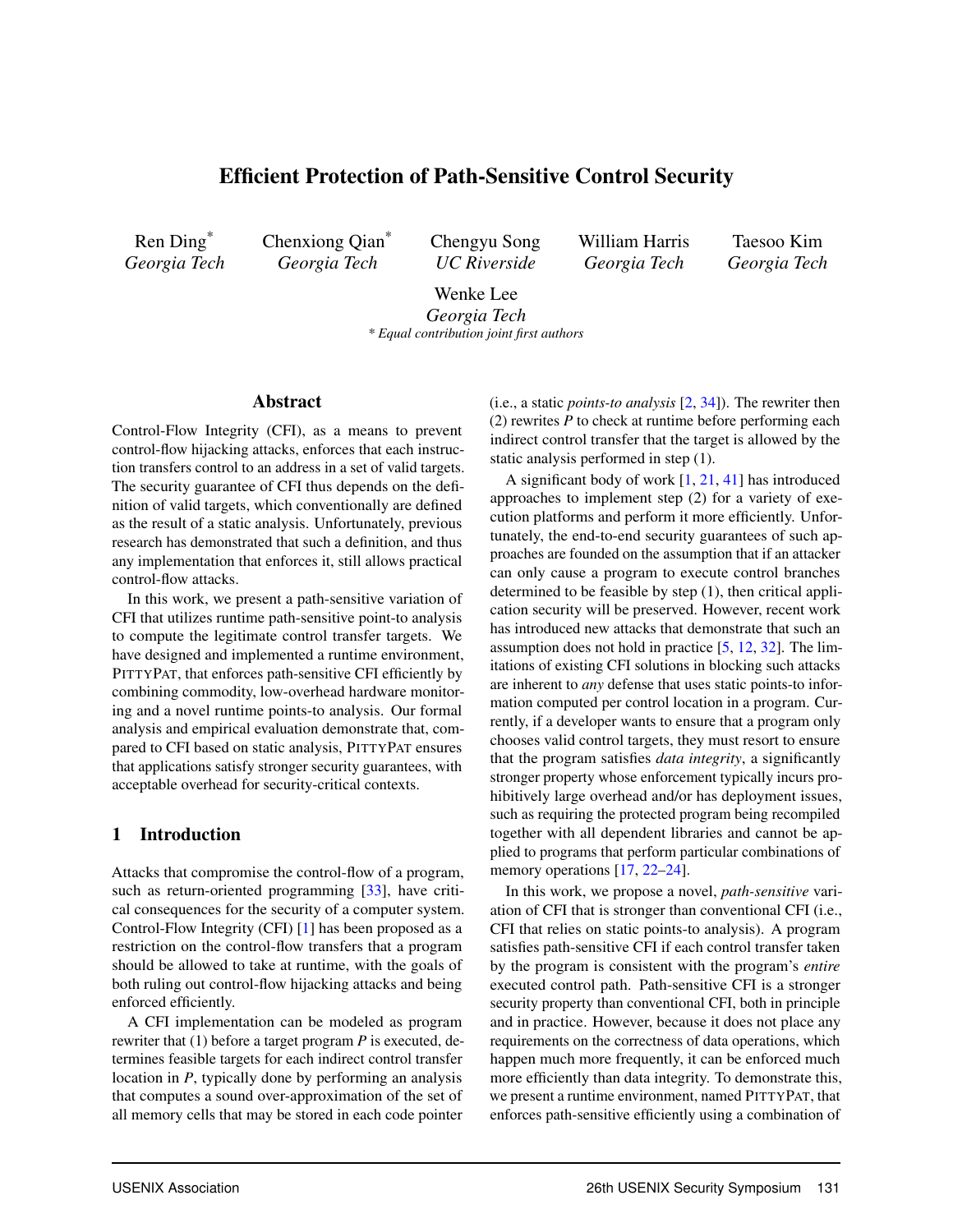commodity, low-overhead hardware-based monitoring and a new runtime points-to analysis.

PITTYPAT addressed two key challenges in building an efficient path-sensitive CFI solution. The first challenge is how to efficiently collect the path information about a program's execution so as to perform the analysis and determine if the program has taken only valid control targets. Collecting such information is not straightforward for dynamic analysis. An approach that maintains information inside the same process address space of the monitored program (e.g., [\[17\]](#page-14-5)) must carefully protect the information; otherwise it would be vulnerable to attacks [\[11\]](#page-14-8). On the other hand, an approach that maintains information in a separate process address space must efficiently replicate genuine and sufficient data from the monitored program.

The second key challenge is how to use collected information to precisely and efficiently compute the points-to relationship. Niu et al. [\[26\]](#page-14-9) have proposed leveraging execution history to dynamically activate control transfer targets. However, since the activation is still performed over the statically computed control-flow graph, its accuracy can degrade to the same as pure static-analysis-based approach. We compare PITTYPAT to such approaches in detail in [§6.](#page-8-0)

PITTYPAT applies two key techniques in addressing these two challenges. First, PITTYPAT uses an eventdriven kernel module that collects all chosen controltransfer targets from the *Processor Tracing (PT)* feature available on recent Intel processors [\[31\]](#page-14-10). PT is a hardware feature that efficiently records conditional and indirect branches taken by a program. While PT was originally introduced to enable detailed debugging through complete tracing, our work demonstrates that it can also be applied as an effective tool for performing precise, efficient program analysis for security.

The second technique is an abstract-interpretationbased incremental points-to analysis. Our analysis embodies two key innovations. First, raw PT trace is highly compressed (see [§3](#page-5-0) for details). As a result, reconstructing the control-flow (i.e., source address to destination address) itself is time consuming and previous work has utilized multiple threads to reduce the decoding latency [\[13\]](#page-14-11). Our insight to solve this problem is to sync up our analysis with the execution, so that our analysis only needs to know what basic blocks being executed, not the control transfer history. Therefore, we can directly map the PT trace to basic blocks using the control-flow graph (CFG). The second optimization is based on the observation that static points-to analyses collect and solve a system of constraints over *all pairs* of pointer variables in the program [\[2,](#page-14-1) [15\]](#page-14-12). While this approach has good throughput, it introduces unacceptable latency for online analysis. At the same time, to enforce CFI, we only need to know the points-to information of code pointers. Based on this observation, our analysis eagerly evaluates control relevant points-to constraints as they are generated.

We implemented PITTYPAT as an instrumenting compiler for the LLVM compiler [\[20\]](#page-14-13) and a tool for Linux; the instrumenting compiler is an artifact of the current version of our prototype: PITTYPAT does not fundamentally rely on the ability to compile and instrument a target program. To evaluate PITTYPAT, we used it to enforce path-sensitive CFI for a set of security benchmarks developed in independent work. The results demonstrate that PITTYPAT can detect recent attacks on the control flow of benign benchmarks [\[5\]](#page-14-3), as well as subversion of control flow in programs explicitly crafted to contain control vulnerabilities that are difficult to detect [\[12,](#page-14-4) [32\]](#page-15-3). In common cases where CFI allows a program to choose from tens of control transfer targets, PITTYPAT typically determines that only a *single* target is valid, based on the program's executed control path. On even compute-intensive benchmarks, PITTYPAT incurs reasonable performance overhead: a geometric mean of 12.73% over all SPEC CPU2006 benchmarks, whereas techniques that enforce data integrity incur 122.60%.

The rest of this paper is organized as follows. In  $\S2$ , we illustrate PITTYPAT by example. In  $\S$ 3, we review previous work on which PITTYPAT is based. In [§4,](#page-6-0) we present the security guarantees that PITTYPAT establishes, and describe the design of PITTYPAT. In [§5,](#page-8-1) we describe the implementation of PITTYPAT in detail. In  $\S6$ , we present an empirical evaluation of PITTYPAT. In [§7,](#page-12-0) we compare PITTYPAT to related work. In [§8,](#page-13-0) we conclude our work.

## <span id="page-2-0"></span>2 Overview

In this section, we present PITTYPAT by introducing a running example. In  $\S2.1$ , we present a program dispatch that contains a control-flow vulnerability. In  $\S 2.2$ , we use dispatch to illustrate that any defense that enforces conventional CFI allows effective attacks on control-flow. In [§2.3,](#page-4-0) we illustrate that *path-sensitive CFI* enforced by PITTYPAT does not allow the attack introduced in [§2.2.](#page-3-0) In [§2.4,](#page-4-1) we illustrate how PITTYPAT enforces path-sensitive CFI.

#### <span id="page-2-1"></span>2.1 Subverting control flow

[Figure 1](#page-3-1) contains a C program, named dispatch, that we will use to illustrate PITTYPAT. dispatch declares a pointer handler (line L7) to a function that takes an argument of a struct request (defined at line L1–L4), which has two fields: auth\_user represents a user's identity, and args stores the arguments. dispatch contains a loop (line L10–L23) that continuously accepts requests from users,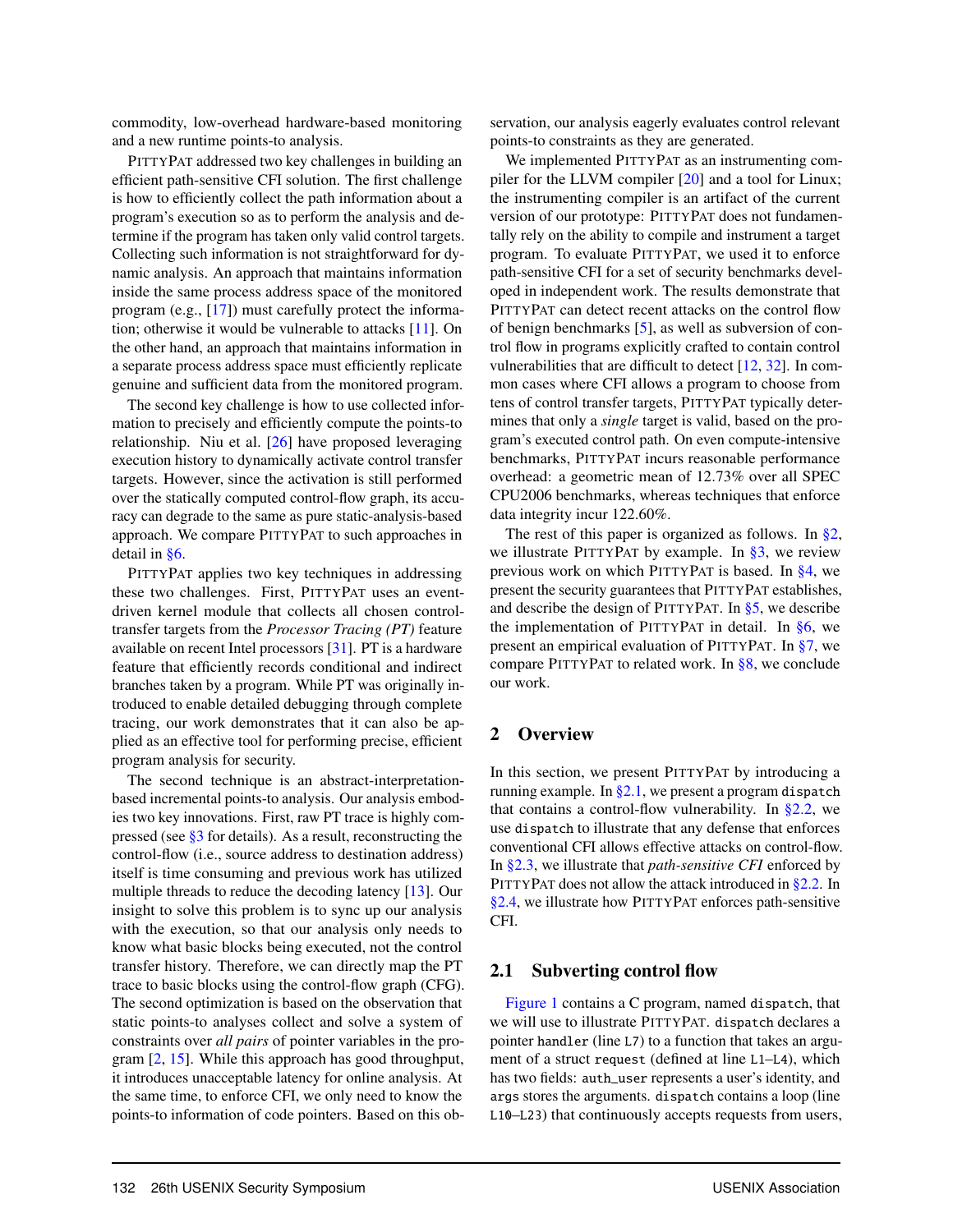```
1 struct request {
2 int auth user:
3 char args[100];
4 };
5
6 void dispatch() {
7 void (*handler)(struct request *) = 0:
   struct request req;
 9
10 while(1) {
11 // parse the next request
12 parse_request(&req);
13 if (req.auth_user == ADMIN) {
14 handler = priv;15 } else {
16 handler = unpriv;
17 // NOTE. buffer overflow, which can overwrite
18 // the handler variable
19 strip_args(req.args);
2021 // invoke the hanlder
22 handler(&req);
23 }
24 }
```
Figure 1: A motivating example that illustrates the advantages of control-path validity.

and calls parse\_request (line 12) to parse the next request. If the request is an administrator (line L13), the function pointer handler will be assigned with priv. Otherwise, handler is assigned to unpriv (line L16), and dispatch will call strip\_args (line L19) to strip the request's arguments. At last, dispatch calls handler to perform relevant behaviors.

However, the procedure strip\_args contains a bufferoverflow vulnerability, which allows an attacker with control over input to strip\_args to potentially subvert the control flow of a run of dispatch by using well-known techniques [\[28\]](#page-14-14). In particular, the attacker can provide inputs that overwrite memory outside of the fixed-size buffer pointed to by req.args in order to overwrite the address stored in handler to be the address of a function of their choosing, such as execve.

## <span id="page-3-0"></span>2.2 Limitations of existing CFI

Protecting dispatch so that it satisfies conventional control-flow integrity (CFI) [\[1\]](#page-14-0) does not provide strong end-to-end security guarantees. An implementation of CFI attempts to protect a given program *P* in two steps. In the first step, the CFI implementation computes possible targets of each indirect control transfer in *P* by running a flow-sensitive points-to analysis<sup>[1](#page-3-2)</sup> [\[2,](#page-14-1) [15,](#page-14-12) [34\]](#page-15-1). Such an approach, when protecting dispatch, would determine that when the execution reaches each of the following control locations *L*, the variable handler may store the following addresses *p*(L):

$$
p(\text{L7}) = \{0\} \qquad p(\text{L14}) = \{\text{priv}\}\newline p(\text{L16}) = \{\text{unpriv}\} \qquad p(\text{L22}) = \{\text{priv}, \text{unpriv}\}\newline
$$

While flow-sensitive points-to analysis may implement various algorithms, the key property of each such analysis is that it computes points-to information per control location. If there is any run of the program that may reach control location *L* with a pointer variable p storing a particular address a, then the result of the points-to analysis must reflect that p may point to a at *L*. In the case of dispatch, any flow-sensitive points-to analysis can only determine that at line L22, handler may point to either priv or unpriv.

After computing points-to sets *p* for program *P*, the second step of a CFI implementation rewrites *P* so that at each indirect control-transfer instruction in each run, the rewritten *P* can only transfer control to a control location that is a points-to target in the target register according to *p*. Various implementations have been proposed for encoding points-to sets and validating control transfers efficiently  $[1, 9, 41]$  $[1, 9, 41]$  $[1, 9, 41]$  $[1, 9, 41]$  $[1, 9, 41]$ .

However, all such schemes are fundamentally limited by the fact that they can only validate if a transfer target is allowed by checking its membership in a flow-sensitive points-to set, computed per control location. dispatch and the points-to sets  $p$  illustrate a case in which any such scheme *must* allow an attacker to subvert control flow. In particular, an attacker can send a request with the identity of anonymous user. When dispatch accepts such a request, it will store unpriv in handler, and then strip the arguments. The attacker can provide arguments crafted to overwrite handler to store priv, and allow execution to continue. When dispatch calls the function stored in handler (line L22), it will attempt to transfer control to priv, a member of the points-to set for L22. Thus, dispatch rewritten to enforce CFI must allow the call. Let the sequence of key control locations visited in the above attack be denoted  $p_0 =$  [L7, L16, L22].

Although PathArmor [\[37\]](#page-15-5) enforces context-sensitive CFI by inspecting the history of branches taken at runtime before allowing the monitored execution to perform a security-sensitive operation, it decides to allow execution to continue if the path contains a sequence of control transfers that are feasible according to a static, flow-sensitive points-to analysis computed before the program is run. As a result, PathArmor is susceptible to a similar attack.

*Per-input* CFI (denoted  $\pi$ -CFI) [\[26\]](#page-14-9) avoids some of the vulnerabilities in CFI inherent to its use of flow-sensitive points-to sets, such as the vulnerability described above for dispatch.  $\pi$ -CFI updates the set of valid targets of control transfers of each instruction dynamically, based on operations performed during the current program execution. For example,  $\pi$ -CFI only allows a program to

<span id="page-3-2"></span><sup>&</sup>lt;sup>1</sup> Some implementations of CFI  $[25, 41, 42]$  $[25, 41, 42]$  $[25, 41, 42]$  $[25, 41, 42]$  $[25, 41, 42]$  use a type-based alias analysis to compute valid targets, but such approaches are even less precise.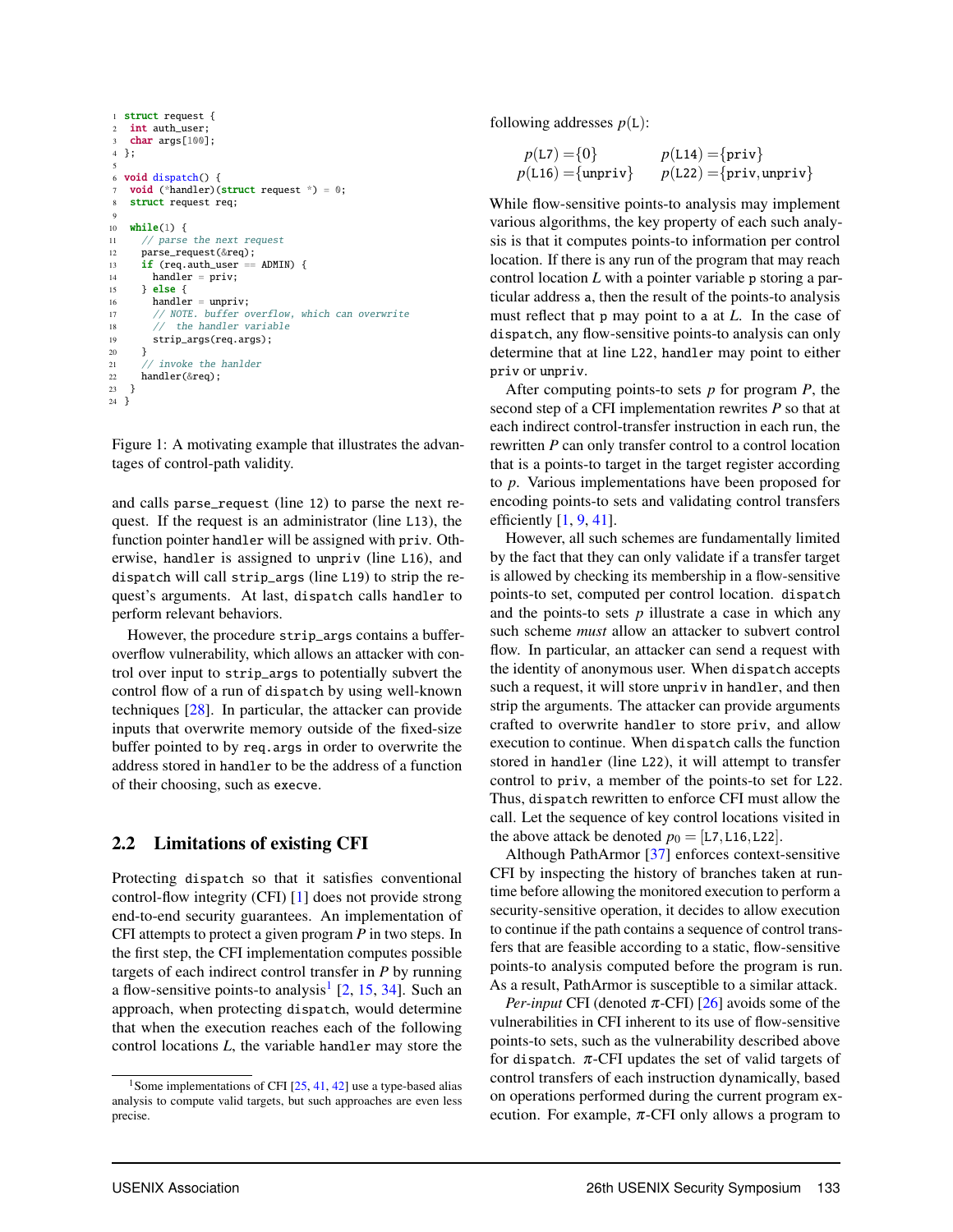perform an indirect call to a function whose address was taken during an earlier program operation. In particular, if dispatch were rewritten to enforce  $\pi$ -CFI, then it would block the attack described above: in the execution of  $\pi$ -CFI described, the only instruction that takes the address of handler (line L14) is never executed, but the indirect call at L22 uses priv as the target of an indirect call.

However, in order for  $\pi$ -CFI to enforce per-input CFI efficiently, it updates valid points-to targets dynamically using simple, approximate heuristics, rather than a precise program analysis that accurately models the semantics of instructions executed. For example, if a function *f* appears in the static points-to set of a given control location *L* and has its address taken at any point in an execution, then *f* remains in the points-to set of *L* for the rest of the execution, even if *f* is no longer a valid target as the result of program operations executed later. In the case of dispatch, once dispatch takes the address of priv, priv remains in the points-to set of control location L22 for the remainder of the execution.

An attacker can thus subvert the control flow of dispatch rewritten to enforce  $\pi$ -CFI by performing the following steps. (1) An administrator sends a request, which causes dispatch to store priv in handler, call it, and complete an iteration of its loop. (2) The attacker sends an anonymous request, which causes dispatch to set unpriv in handler. (3) The attacker provides arguments that, when handled by strip\_args, overwrite the address in handler to be priv, which causes dispatch to call priv with arguments provided by the attacker.

Because priv will be enabled as a control target as a result of the operations performed in step (1), priv will be a valid transfer target at line L22 in step (3). Thus, the attacker will successfully subvert control flow. Let the key control locations in the control path along which the above attack is performed be denoted  $p_1 =$ [L7,L14,L22,L16,L22].

## <span id="page-4-0"></span>2.3 Path-sensitive CFI

In this paper, we introduce a path-sensitive version of CFI that addresses the limitations of conventional CFI illustrated in  $\S 2.2$ . A program satisfies path-sensitive CFI if at each indirect control transfer, the program only transfers control to an instruction address that is in the points-to set of the target register according to a points-to analysis of the whole executed control *path*.

dispatch rewritten to satisfy path-sensitive CFI would successfully detect the attacks given in [§2.2](#page-3-0) on existing CFI. One collection of valid points-to sets for handler for each control location in subpath  $p_0$  [\(§2.2\)](#page-3-0) are the following:

 $(L7, \{0\}), (16, \{unpriv\}), (L22, \{unpriv\})$ 

<span id="page-4-2"></span>

Figure 2: The architecture of PITTYPAT. *P* denotes a target program. The *analyzer* and *driver* modules of PITTYPAT are described in [§2.4.](#page-4-1)

When execution reaches L22, priv is not in the points-to set of handler, and the program halts.

Furthermore, dispatch rewritten to satisfy pathsensitive CFI would block the attack given in [§2.2](#page-3-0) on  $\pi$ -CFI. One collection of valid points-to sets for handler for each control location in subpath  $p_1$  are the following:

$$
(L7, {0})
$$
 (L14, {priv}) (L22, {priv})  
(L16, {unpriv}) (L22, {unpriv})

When execution reaches L22 in the second iteration of the loop in dispatch, priv is not in the points-to set of handler, and the program determines that the controlflow has been subverted.

#### <span id="page-4-1"></span>2.4 Enforcing path-sensitive CFI efficiently

The points-to sets for control paths considered in  $\S 2.3$ illustrate that if a program can be rewritten to satisfy pathsensitive CFI, it can potentially satisfy a strong security guarantee. However, ensuring that a program satisfies path-sensitive CFI is non-trivial, because the program must be extended to dynamically compute the results of sophisticated semantic constraints [\[2\]](#page-14-1) over the exact control path that it has executed.

A key contribution of our work is the design of a runtime environment, PITTYPAT, that enforces path-sensitive CFI efficiently. PITTYPAT's architecture is depicted in [Figure 2.](#page-4-2) For program *P*, the state and code of PITTYPAT consist of the following modules, which execute concurrently: (1) a user-space process in which *P* executes, (2) a user-space *analysis module* that maintains points-to information for the control-path executed by  $P$ , and (3) a kernel-space *driver* that sends control branches taken by *P* to the analyzer and validates system calls invoked by *P* using the analyzer's results.

Before a program *P* is monitored, the analysis module is given (1) an intermediate representation of *P* and (2) meta data including a map from each instruction address in the binary representation of *P* to the instruction in the intermediate representation of *P*. We believe that it would also be feasible to implement PITTYPAT to protect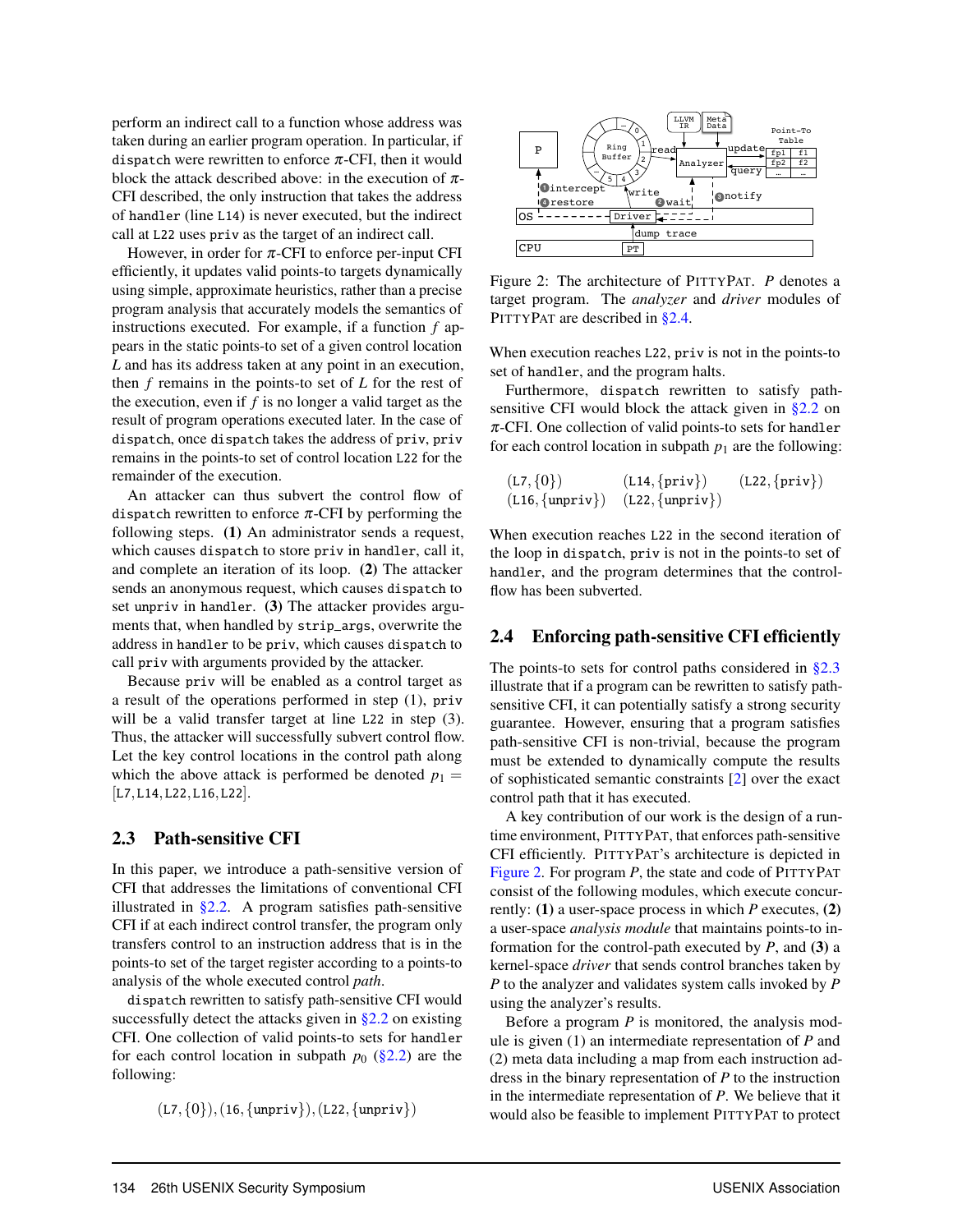a program given only as a binary, given that the analyzer module only must perform points-to analysis on the sequence of executed instructions, as opposed to inferring the program's complete control-flow graph.

As *P* executes a sequence of binary instructions, the driver module copies the targets of control branches taken by *P* from PT's storage to a ring buffer shared with the analyzer. PT's storage is privileged: it can only be written by hardware and flushed by privileged code, and cannot be tampered with by *P* or any other malicious user-space process. The analyzer module reads taken branches from the ring buffer, uses them to reconstruct the sequence of IR instructions executed by *P* since the last branch received, and updates the points-to information in a table that it maintains for *P*'s current state by running a pointsto analysis on the reconstructed sequence.

When *P* invokes a system call, the driver first intercepts *P* (➊), while waiting for the analyzer module to determine in parallel if *P* has taken a valid sequence of control targets over the *entire* execution up to the current invocation (➋ and ➌). The analyzer validates the invocation only if *P* has taken a valid sequence, and the driver allows execution of *P* to continue only if the invocation is validated ( $\bullet$ ).

There are two key challenges we must address to make PITTYPAT efficient. First, trace information generated by PT is highly compressed; e.g., for each conditional branch that a program executes, PT provides only a single bit denoting the value of the condition tested in the branch. Therefore additional post-processing is necessary to recover transfer targets from such information. The approach used by the perf tool of Linux is to parse the next branch instruction, extract the offset information, then calculate the target by adding the offset (if the branch is taken) or the length of instruction (if branch is not taken). However, because parsing x86 instructions is non-trivial, such an approach is too slow to reconstruct a path online.

Our insight to solve this problem is that, to reconstruct the executed path, an analysis only needs to know the basic blocks executed. We have applied this insight by designing the analysis to maintain the current basic block executed by the program. The analysis can maintain such information using the compressed information that PT provides. E.g., if PT provides only a bit denoting the value of a condition tested in a branch, then the analysis inspects the conditional branch at the end of the maintained block, and from the branch, updates its information about the current block executed.

The second key challenge in designing PITTYPAT is to design a points-to analysis that can compute accurate points-to information while imposing sufficiently low overhead. Precise points-to analyses solve a system of constraints over all pairs of pointer variables in the program [\[2,](#page-14-1) [15\]](#page-14-12); solving such constraints uses a significant amount of time that is often acceptable in the context of

<span id="page-5-1"></span>

| Packet     | Description                                       |
|------------|---------------------------------------------------|
| TIP.PGE    | IP at which the tracing begin                     |
| TIP.PGD    | Marks the ending of tracing                       |
| <b>TNT</b> | Taken/non-taken decisions of conditional branches |
| <b>TIP</b> | Target addresses of indirect branches             |
| <b>FUP</b> | The source addresses of asynchronous events       |

Table 1: Control-relevant trace packets from Intel PT.

an offline static analysis, but would impose unacceptable overhead if used by PITTYPAT's online analysis process. Other analyses bound analysis time to be nearly linear with increasing number of pointer variables, but generate results that are often too imprecise to provide strong security guarantees if used to enforce CFI [\[34\]](#page-15-1).

To address the limitations of conventional points-to analysis, we have designed an online points-to analysis that achieves the precision of precise analysis at high performance. The analysis eagerly evaluates control relevant points-to constraints as they are generated, while updating the points-to relations table used for future control transfer validation. The analysis enables PITTYPAT, when analyzing runs of dispatch that execute paths  $p_0$  and  $p_1$ , to compute the accurate points-to information given in [§2.3.](#page-4-0) On practical benchmarks, it allows significantly smaller sets of control targets to be taken at each control branch, and detects attacks on control flow not detected by state-of-the-art defenses. Combined with our efficient path-reconstruction process, it also enables PITTYPAT to execute with an average of 12.73% overhead (geometric mean) on even compute-intensive benchmarks, such as SPEC CPU2006 (see [§6\)](#page-8-0).

## <span id="page-5-0"></span>3 Background

#### 3.1 Intel Processor Trace

Intel PT is a commodity, low-overhead hardware designed for debugging by collecting *complete* execution traces of monitored programs. PT captures information about program execution on each hardware thread using dedicated hardware facilities so that after execution completes, the captured trace data can be reconstructed to represent the exact program flow.

The captured control flow information from PT is presented in encoded data packets. The control relevant packet types are shown in [Table 1.](#page-5-1) PT records the beginning and the end of tracing through TIP.PGE and TIP.PGD packets, respectively. Because the recorded control flow needs to be highly compressed in order to achieve the efficiency, PT employs several techniques to achieve this goal. In particular, PT only records the taken/non-taken decision of each conditional branches through TNT, along with the target of each indirect branches through TIP. A direct branch does not trigger a PT packet because the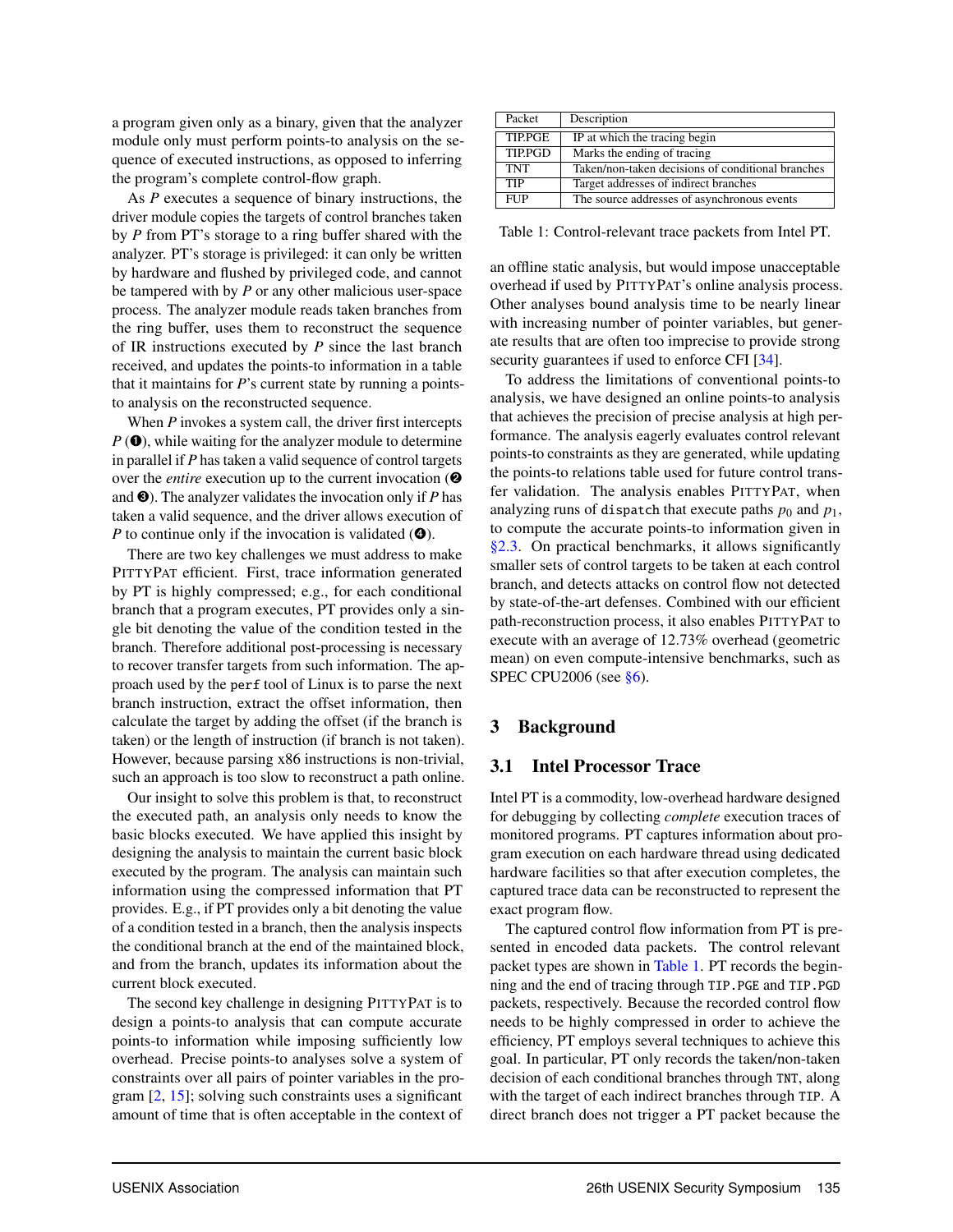control target of a direct branch is fixed.

Besides the limited packet types necessary for recovering *complete* execution traces, PT also adopts compact packet format to reduce the data throughput aggressively. For instance, TNT packets use one bit to indicate the direction of each conditional branches. TIP packets, on the other hand, contain compressed target address if the upper address bytes match the previous address logged. Thus on average, PT tracing incurs less than 5% overhead [\[13\]](#page-14-11).

When configured appropriately, PT monitors a single program as well as its descendants based on CR3 filtering, and outputs all collected packets to physical memory allocated by its kernel driver. In the current implementation of PITTYPAT, a ring buffer is allocated so that it can be reused throughout execution. The details of its implementation are described in [§5.1.](#page-8-2)

#### <span id="page-6-1"></span>3.2 Conventional CFI

A control analysis, given program *P*, computes a sound over-approximation of the instruction pointers that may be stored in each pointer when *P* executes each instruction. An abstract domain *D* [\[8\]](#page-14-17) consists of a set of abstract states, a concretization relation from abstract states to the program states that they represent, and for each program instruction i, an abstract transformer  $\tau_D[i] : D \to D$  that describes how each abstract state is updated by a program. Each abstract domain defines a transition relation  $\rho_D$  of steps valid according to *D*. In particular, for each instruction i, domain element *D*, and all states  $\sigma$  and  $\sigma'$ , if  $\sigma$ represented by *D* and  $\sigma'$  is represented by  $\tau_D[i](D)$ , then  $(\sigma, i, \sigma') \in \rho_D$ . A control-analysis domain *D* is an abstract domain extended with a relation from each abstract domain element and instruction pointer to code pointers in states represented by *D*.

A valid flow-sensitive description in *D* of a program *P* is a map from each program point in *P* to an element in *D* that is consistent with the semantics of program instructions. There is always a most-precise valid flowsensitive description in *D*, denoted  $\mu[D]$ .

Definition 1 *For control domain D, program P satisfies* (conventional) CFI *modulo D if, in each run of P, at each indirect branch point* L*, P transfers control to a control target in*  $\mu[D](L)$ *.* 

We provide a complete formal definition of conventional CFI in  $\S$ C.1.

An analysis that computes such a description is a *control analysis*. Control analyses conventionally are implemented as *points-to* analyses, such as Andersen's analysis [\[2\]](#page-14-1) or Steensgard's analysis [\[34\]](#page-15-1).

#### <span id="page-6-0"></span>4 Design

A program *P* satisfies path-sensitive CFI under control domain *D* if each step of *P* is valid according to *D* (as described in [§3.2\)](#page-6-1).

Definition 2 *For control domain D, program P satisfies* path-sensitive CFI *modulo D if, in each run of P consist-* $\log$  *ing of states*  $\sigma_0, \ldots, \sigma_n$ *, for each*  $0 \leq j \leq n$  *where*  $\sigma_j$  *steps to*  $\sigma_{j+1}$  *on instruction* i,  $(\sigma_j, i, \sigma_{j+1}) \in \rho_D$ *.* 

A formal definition of path-sensitive CFI, along with results establishing that path-sensitive CFI is strictly stronger than conventional CFI, are given in [§C.2.](#page-17-0)

PITTYPAT enforces path-sensitive CFI by maintaining a shadow execution/analysis that only examines control relevant data, while running concurrently with the monitored process. Using the complete traces reconstructed from Intel PT, only control-relevant data are computed and maintained as points-to relations throughout the execution, using an online points-to analysis. Analyzing only control-relevant data satisfies the need to validate controltransfer targets but significantly optimizes the analysis, because only parts of the program will be examined in the shadow execution/analysis. Such an analysis, along with the low overhead incurred by commodity hardware, allow PITTYPAT to achieve path-sensitive CFI with practical runtime overhead.

The architecture of PITTYPAT is depicted in [§2.4,](#page-4-1) [Fig](#page-4-2)[ure 2.](#page-4-2) PITTYPAT consists of two modules. The first module executes a given program *P* in a designated monitor process and collects the targets of control transfers taken by *P*. We describe the operation of this module in [§4.1](#page-6-2) and give the details of its implementation in [§5.1.](#page-8-2) The second module receives control-branch targets taken by *P* from the first module, reconstructs the control path executed by *P* from the received targets, and performs a points-to analysis along the reconstructed control path of *P*. We describe the operation of the analysis module in [§4.2](#page-7-0) and describe details of its implementation in [§5.2.](#page-8-3)

#### <span id="page-6-2"></span>4.1 Sharing taken branches efficiently

PITTYPAT uses the PT extension for Intel processors [\[31\]](#page-14-10) to collect the control branches taken by *P*. A naive implementation of PITTYPAT would receive from the monitoring module the complete target address of each branch taken by *P* in encoded packets and decode the traces offline for analysis. PITTYPAT, given only Boolean flags from PT, decodes complete branch targets on the fly.

To do so, PITTYPAT maintains a copy of the current control location of *P*. For example, in [Figure 1,](#page-3-1) when dispatch steps through the path [L10,L16,L22], the relevant PT trace contains only two TNT packets and one TIP packet. A TNT packet is a two-bit stream: 10. The first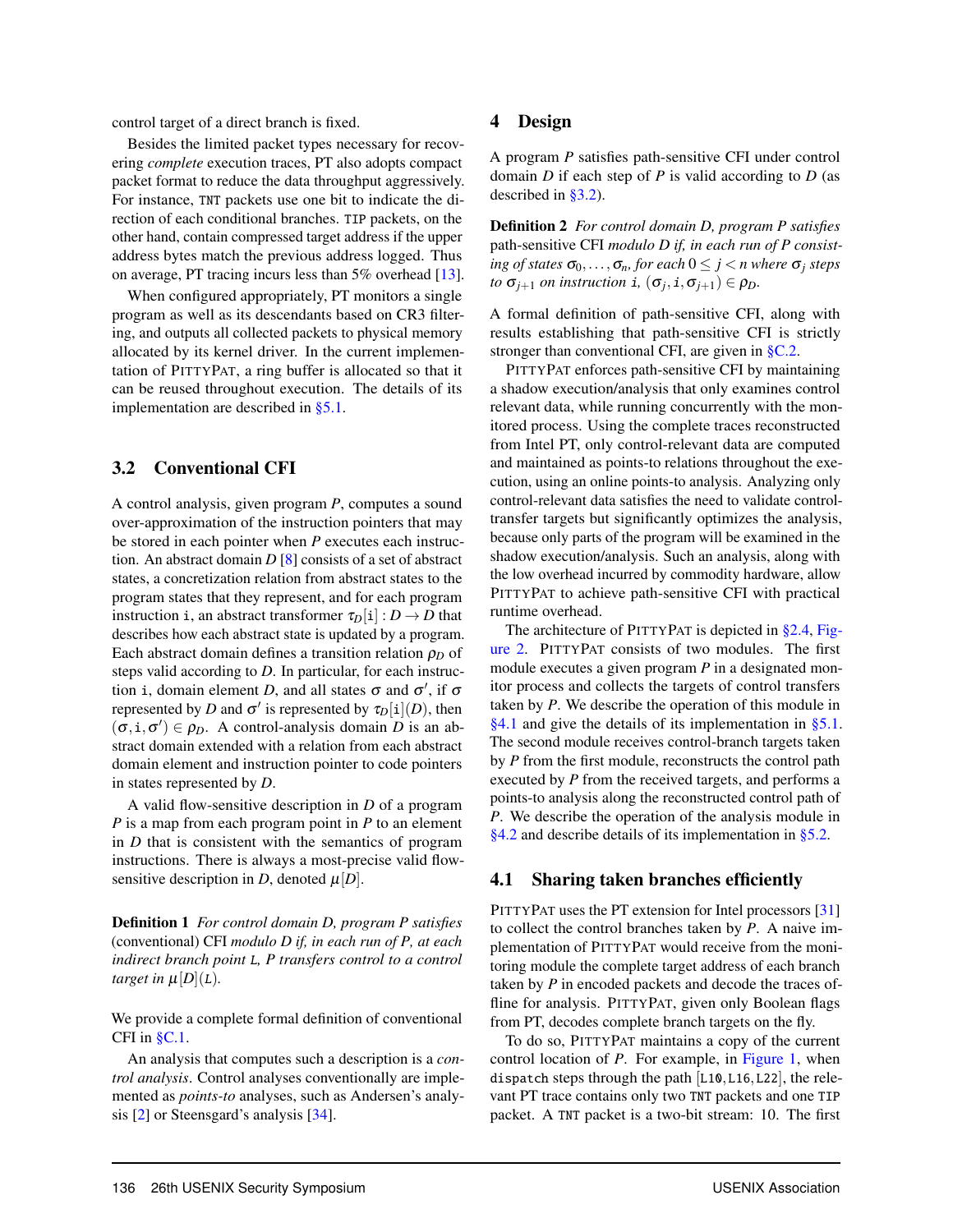bit, 1, represents the conditional branch at L10 is taken (i.e., the execution enters into the loop). The second bit, 0, indicates the conditional branch at L13 is not taken, and the executed location is now in the else branch. The TIP packet contains the address of function unpriv, which shows an indirect jump to unpriv.

PITTYPAT uses the Linux perf infrastructure to extract the execution trace of *P*. In particular, PITTYPAT uses the perf kernel driver to (1) allocate a ring buffer shared by the hardware and itself and (2) mark the process in which the target program executes (and any descendant process and thread) as traced so as to enable tracing when context switching into a descendant and disable tracing when context switching out of a descendant. The driver then transfers the recorded PT packets, together with thread ID and process ID, to the analyzer module through the shared buffer. This sharing mechanism has proved to be efficient on all performance benchmarks on which we evaluated PITTYPAT, typically incurring less than 5% overhead.

PITTYPAT intercepts the execution of a program at security-sensitive system calls in the kernel and does not allow the program to proceed until the analyzer validates all control branches taken by the program. The list of intercepted system calls can be easily configured; the current implementation checks write, mmap, mprotect, mremap, sendmsg, sendto, execve, remap\_file\_pages, sendmmsg, and execveat. The above system calls are intercepted because they can either disable DEP/W⊕X, directly execute an unintended command, write to files on the local host, or send traffic over a network.

#### <span id="page-7-0"></span>4.2 Online points-to analysis

The analyzer module executes in a process distinct from the process in which the monitored process executes. Before monitoring a run of the program, the analyzer is given the monitored program's LLVM IR and meta information about mapping between IR and binary code. At runtime, the analyzer receives the next control-transfer target taken by the protected program from the monitor module, and either chooses to raise an alarm signaling that the control transfer taken would violate path-sensitive CFI, or updates its state and allows the original program to take its next step of execution.

The updated states contain two components: (1) the callstack of instructions being executed (i.e., the pc's) and (2) points-to relations over models of memory cells that are control relevant only. The online points-to analysis addresses the limitations of conventional points-to analyses. In particular, it reasons precisely about the calling context of the monitored program by maintaining a stack of register frames. It avoids maintaining constraints over pairs of pointer variables by eagerly evaluating the sets of cells and instruction addresses that may be stored in each register and cell. It updates this information efficiently in response to program actions by performing updates on a single register frame and removing register frames when variables leave scope on return from a function call.

In general, a program may store function pointers in arbitrarily, dynamically allocated data structures before eventually loading the pointer and using it as the target of an indirect control transfer. If the analyzer were to maintain precise information about the points-to relation of all heap cells, then it would maintain a large amount of information never used and incur a significant cost to performance. We have significantly optimized PITTYPAT by performing aggressive analyses of a given program *P* offline, before monitoring the execution of *P* on a given input. PITTYPAT runs an analyzer developed in previous work on *code-pointer integrity* (CPI) [\[17\]](#page-14-5) to collect a sound over-approximation of the instructions in a program that may affect a code pointer used as the target of a control transfer. At runtime, the analyzer only analyzes instructions that are control relevant as determined by its offline phase.

A program may contain many functions that perform no operations on data structures that indirectly contain code pointers, and do not call any functions that perform such operations. We optimized PITTYPAT by applying an offline analysis based on a sound approximation of the program's call graph to identify all such functions. At runtime, PITTYPAT only analyzes functions that may indirectly perform relevant operations.

To illustrate the analyzer's workflow, consider the execution path  $[L10, L12, L16, 19, L22]$  in [Figure 1](#page-3-1) as an example. Initially, the analyzer knows that the current instruction being executed is L10, and the points-to table is empty. The analyzer then receives a taken TNT packet, and so it updates the pc to L12, which calls a non-sensitive function parse\_request. However instead of tracing instructions in parse\_request, the analyzer waits until receiving a TIP packet signaling the return from parse\_request before continue its analysis. Next, it updates the pc to L16 after receiving a non-taken TNT packet, which indicates that the else branch is taken. Here, the analyzer updates the points-to table to allow handler to point to unpriv when it handles L16. Because the program also calls a non-sensitive function at L19, the analyzer waits again and updates the pc to L22 only after receiving another TIP packet. Finally, at L22, the analyzer waits for a TIP packet at the indirect call, and checks whether the target address collected by the monitor module is consistent with the value pointed by handler in the points-to table. In this case, if the address in the received TIP packet is not unpriv, the analyzer throws an alarm.

We have described the analyzer as validating taken control branches and eagerly throwing alarms when it detects an incorrect branch in order to simplify its description.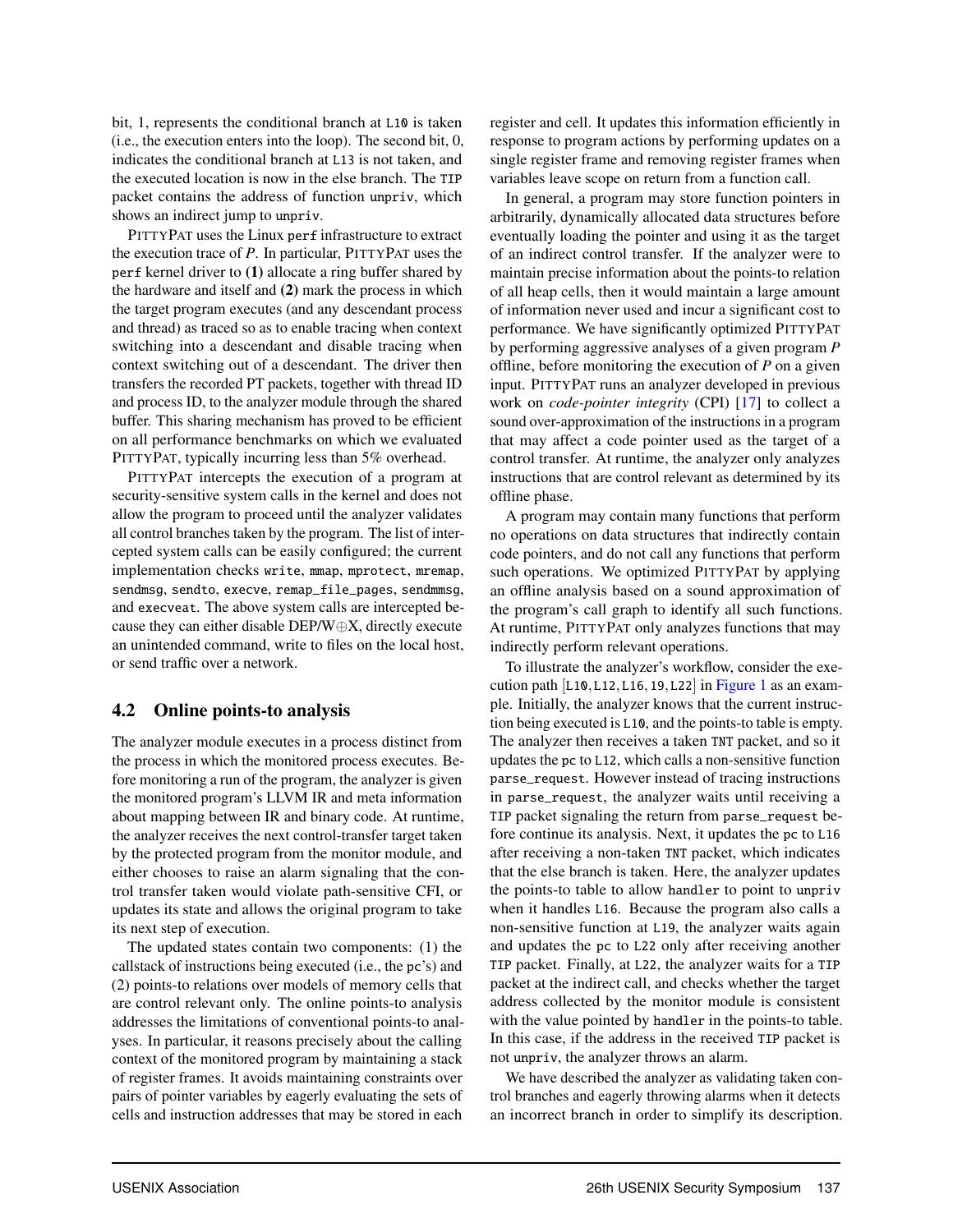The actual implementation of the analyzer only provides such an alarm in response to a request from PITTYPAT's kernel module when a monitored process attempts to invoke a system call, as described in [§5.1.](#page-8-2)

## <span id="page-8-1"></span>5 Implementation

## <span id="page-8-2"></span>5.1 Monitor module

PITTYPAT controls the Intel PT extension and collects an execution trace from a monitored program by adapting the Linux v4.4 perf infrastructure. Because perf was originally designed to aid debugging, the original version provided with Linux 4.4 only supports decoding and processing traces offline. In the original implementation, the perf kernel module continuously outputs packets of PT trace information to the file system in user space as a log file to be consumed later by a userspace program. Such a mechanism obviously cannot be used directly within PITTYPAT, which must share branch information at a speed that allows it to be run as an online monitor.

We modified the kernel module of perf, which begins and ends collection of control targets taken after setting a target process to trace, allocates a ring buffer in which it shares control branches taken with the analyzer, and monitors the amount of space remaining in the shared buffer. The module also notifies the analyzer when taken branches are available in its buffer, along with how many chosen control targets are available. The notification mechanism reuses the pseudo-file interface of the perf kernel module. The analyzer creates one thread to wait (i.e., poll) on this file handler for new trace data. Once woken up by the kernel, it fetches branches from the shared ring buffer with minimal latency.

System calls are intercepted by a modified version of the system-call mechanism provided by the Linux kernel. When the monitored process is created, it—along with each of its sub-processes and threads created later is flagged with a true value in a PT\_CPV field of its task\_struct in kernel space. When the kernel receives a request for a system call, the kernel checks if the requesting process is flagged. If so, the kernel inspects the value in register rax to determine if it belongs to the configured list of marked system calls as described in [§4.1.](#page-6-2) The interception mechanism is implemented as a semaphore, which blocks the system call from executing further code in kernel space until the analyzer validates all branches taken by the monitored process and signals the kernel.

The driver module and modifications to the kernel consist of approximately 400 lines of C code.

## <span id="page-8-3"></span>5.2 Analyzer module

PITTYPAT's analyzer module is implemented as two core components. The first component consists of a LLVM compiler pass, implemented in 500 lines, that inserts an instruction at the beginning of each basic block before the IR is translated to binary instructions. Such instructions are used to generate a map from binary basic blocks to LLVM IR basic blocks. Thus when PITTYPAT receives a TNT packet for certain conditional branch, it knows the corresponding IR basic block that is the target of the control transfer. The inserted instructions are removed when generating binary instructions; therefore no extra overhead is introduced to the running program.

The second component, implemented in 5,800 lines C++ code, performs a path-sensitive points-to analysis over the control path taken by the monitored process, and raises an error if the monitored process ever attempts to transfer control to a branch not allowed by path-sensitive CFI. Although the analysis inspects only low-level code, it directly addresses several challenges in analyzing code compiled from high-level languages. First, to analyze exception-handling by a C++ program, which unwinds stack frames without explicit calls to return instructions, the analyzer simply consumes the received TNT packets generated when the program compares the exception type and updates the pc to the relevant exception handler.

To analyze a dynamic dispatch performed by a C++ program, the analyzer uses its points-to analysis to determine the set of possible objects that contain the vtable at each dynamic-dispatch callsite. The analyzer validates the dispatch if the requested control target stored in a given TIP packet is one of the members of the object from which the call target is loaded. At each call to setjmp, the analyzer stores all possible setjmp buffer cells that may be used as arguments to setjmp, along with the instruction pointer at which setjmp is called, in the top stack frame. At each call to longjmp, the analyzer inspects the target T of the indirect call and unwinds its stack until it finds a frame in which setjmp was called at T, with the argument buffer of longjmp may have been the buffer passed as an argument to setjmp.

## <span id="page-8-0"></span>6 Evaluation

We performed an empirical evaluation to answer the following experimental questions. (1) Are benign applications transformed to satisfy path-sensitive CFI less susceptible to an attack that subverts their control security? (2) Do applications that are explicitly written to perform malicious actions that satisfy weaker versions of CFI fail to satisfy path-sensitive CFI? (3) Can PITTYPAT enforce path-sensitive CFI efficiently?

To answer these questions, we used PITTYPAT to en-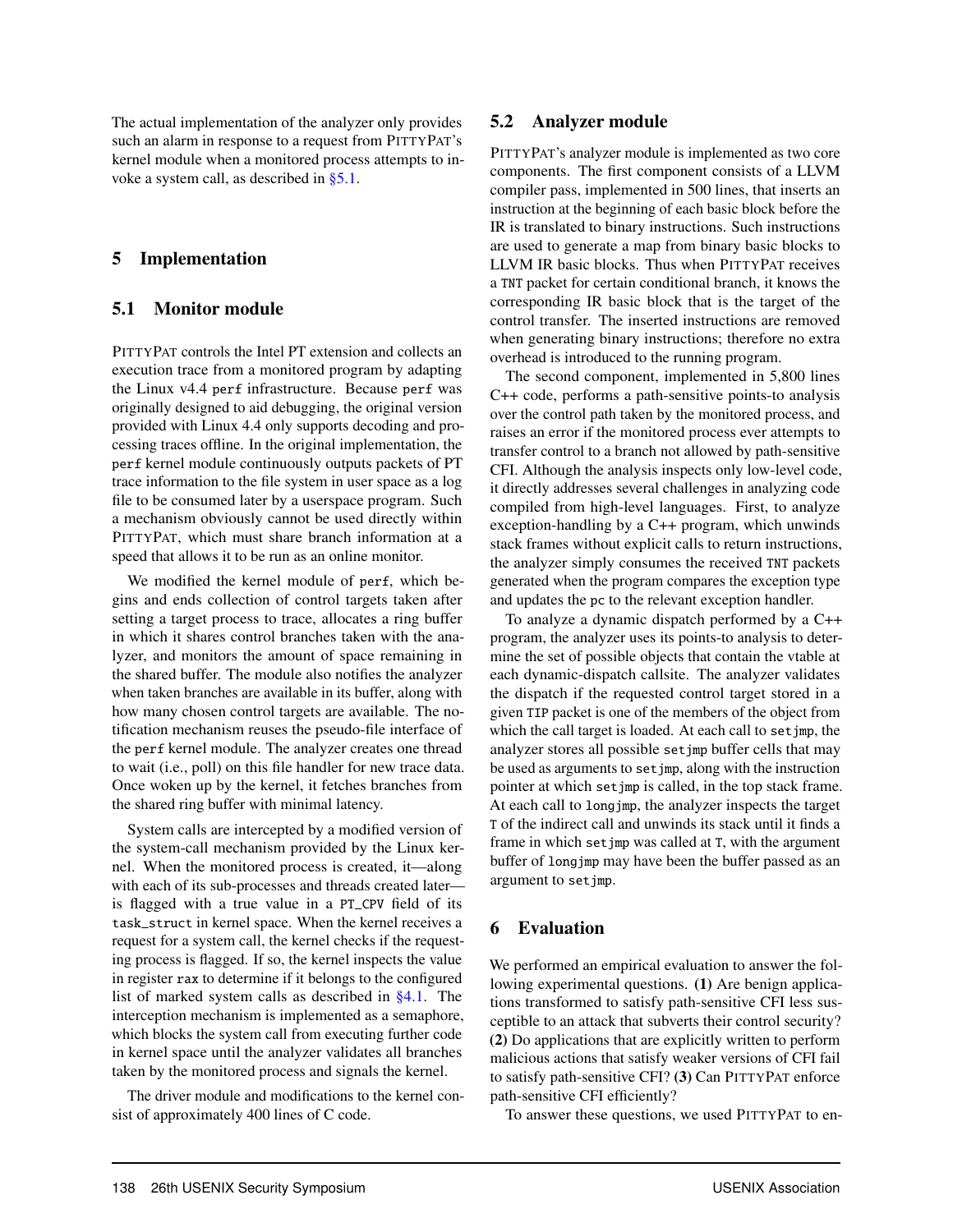force path-sensitive CFI on a set of benchmark programs and workloads, including both standard benign applications and applications written explicitly to conceal malicious behavior from conventional CFI frameworks. In summary, our results indicate that path-sensitive CFI provides a stronger security guarantee than state-of-the-art CFI mechanisms, and that PITTYPAT can enforce pathsensitive CFI while incurring overhead that is acceptable in security-critical contexts.

## 6.1 Methodology

We collected a set of benchmarks, each described in detail in [§6.2.](#page-9-0) We compiled each benchmark with LLVM 3.6.0, and ran them on a set of standard workloads. During each run of the benchmark, we measured the time used by the program to process the workload. If a program contained a known vulnerability that subverted conventional CFI, then we ran the program on inputs that triggered such a vulnerability as well, and observed if PITTYPAT determined that control-flow was subverted along the execution. Over a separate run, at each control branch taken by the program, we measured the size of the points-to set of the register that stored the target of the control transfer.

We then built each benchmark to run under a state-ofthe-art CFI framework implemented in previous work,  $\pi$ -CFI [\[26\]](#page-14-9). While  $\pi$ -CFI validates control targets per control location, it instruments a subject program so that control edges of the program are disabled by default, and are only enabled as the program executes particular triggering actions (e.g., a function can only be called after its address is taken). It thus allows sets of transfer targets that are no larger than those allowed by conventional implementations of CFI, and are often significantly smaller [\[26\]](#page-14-9). For each benchmark program and workload, we observed whether  $\pi$ -CFI determined that the control-flow integrity of the program was subverted while executing the workload and measured the runtime of the program while executed under  $\pi$ -CFI. We compared PITTYPAT to  $\pi$ -CFI because it is the framework most similar to PITTYPAT in concept: it validates control-transfer targets based not only on the results of a static points-to analysis, but collecting information about the program's dynamic trace.

#### <span id="page-9-0"></span>6.2 Benchmarks

To evaluate the ability of PITTYPAT to protect longrunning, benign applications, and to evaluate the overhead that it incurs at runtime, we evaluated it on the SPEC CPU[2](#page-9-1)006 benchmark suite, which consists of  $16<sup>2</sup>$ C/C++ benchmarks. We ran each benchmark three times

over its provided reference workload. For each run, we measured the runtime overhead imposed by PITTYPAT and the number of control targets allowed at each indirect control transfer, including both indirect calls and returns. We also evaluated PITTYPAT on the NGINX server—a common performance macro benchmark, configured to run with multiple processes.

To evaluate PITTYPAT's ability to enforce end-to-end control security, we evaluated it on a set of programs explicitly crafted to contain control vulnerabilities, both as analysis benchmarks and in order to mount attacks on critical applications. In particular, we evaluated PITTYPAT on programs in the RIPE benchmark suite [\[39\]](#page-15-6), each of which contains various vulnerabilities that can be exploited to subvert correct control flow (e.g. *Return-Oriented Programming* (ROP) or *Jump-oriented Programming* (JOP)). We compiled 264 of its benchmarks in our x64 Linux test environment and evaluated PITTYPAT on each. We also evaluated PITTYPAT on a program that implements a proof-of-concept COOP attack [\[32\]](#page-15-3), a novel class of attacks on the control-flow of programs written in object-oriented languages that has been used to successfully mount attacks on the Internet Explorer and Firefox browsers. We determined if PITTYPAT could block the attack that the program attempted to perform.

## 6.3 Results

#### 6.3.1 Protecting benign applications

[Figure 3](#page-10-0) contains plots of the control-transfer targets allowed by  $\pi$ -CFI and PITTYPAT over runs of example benchmarks selected from  $\S 6.2$ . In the plots, each point on the *x*-axis corresponds to an indirect control transfer in the run. The corresponding value on the *y*-axis contains the number of control targets allowed for the transfer.

Previous work on CFI typically reports the average indirect-target reduction (AIR) of a CFI implementation; we computed the AIR of PITTYPAT. However, the resulting data does not clearly illustrate the difference between PITTYPAT and alternative approaches, because all achieve a reduction in branch targets greater than 99% out of all branch targets in the program. This is consistent with issues with AIR as a metric established in previous work [\[4\]](#page-14-18). [Figure 3,](#page-10-0) instead, provides the absolute magnitudes of points-to sets at each indirect control transfer over an execution.

[Figure 3a](#page-10-1) contains a Cumulative Distribution Graph (CDF) of all points-to sets at *forward* (i.e., jumps and calls) indirect control transfers of size no greater than 40 when running 403.gcc under  $\pi$ -CFI and PITTYPAT. We used a CDF over a portion of the points-to sets in order to display the difference between the two approaches in the presence of a small number of large points-to sets,

<span id="page-9-1"></span><sup>2</sup>We don't include 447.dealII, 471.omnetpp, and 483.xalancbmk because their LLVM IR cannot be completely mapped to the binary code.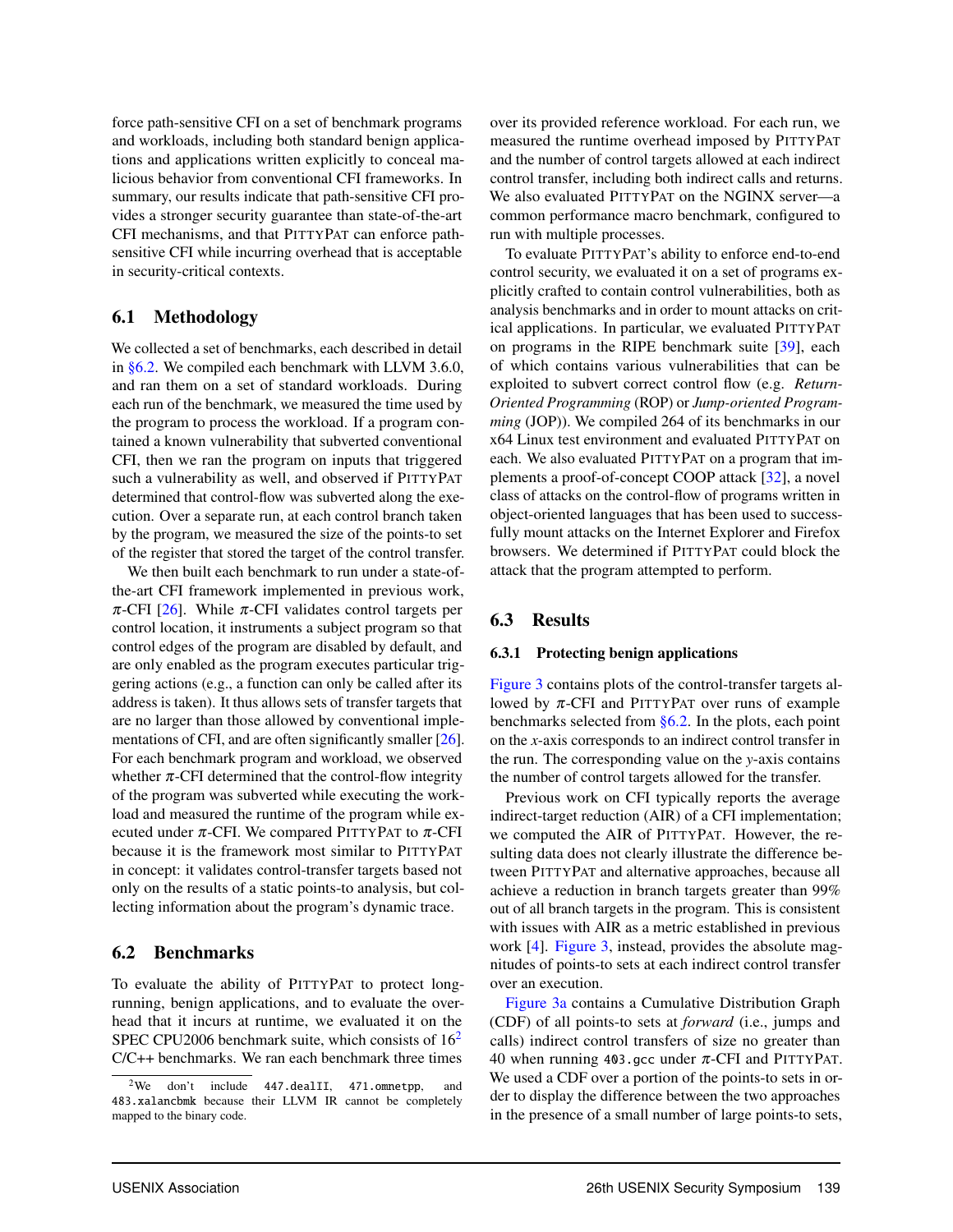<span id="page-10-1"></span><span id="page-10-0"></span>



<span id="page-10-2"></span>(a) Partial CDF of allowed targets on forward edges taken by 403.gcc.

<span id="page-10-3"></span>(b)  $\pi$ -CFI points-to set of backward edges taken by 403.gcc.



(c)  $\pi$ -CFI and PITTYPAT points-to sets for forward edges taken by 444.namd. (d)  $\pi$ -CFI points-to sets for backward edges taken by 444.namd.

Figure 3: Control-transfer targets allowed by  $\pi$ -CFI and PITTYPAT over 403.gcc and 444.namd.

explained below. [Figure 3a](#page-10-1) shows that PITTYPAT can consistently maintain significantly smaller points-to sets for forward edges than that of  $\pi$ -CFI, leading to a stronger security guarantee. [Figure 3a](#page-10-1) indicates that when protecting practical programs, an approach such as  $\pi$ -CFI that validates per location allows a significant number of transfer targets at each indirect callsite, even using dynamic information. In comparison, PITTYPAT uses the entire history of branches taken to determine that at the vast majority of callsites, only a *single* address is a valid target. The difference in the number of allowed targets can be explained by the different heuristics adopted in  $\pi$ -CFI, which monotonically accumulates allowed points-to targets without any disabling schemes once targets are taken, and the precise, context-sensitive points-to analysis implemented in PITTYPAT. Similar difference between  $\pi$ -CFI and PITTYPAT can also be found in all other C benchmarks from SPEC CPU2006.

For the remaining 4% of transfers not included in [Fig-](#page-10-1)

<span id="page-10-4"></span>[ure 3a,](#page-10-1) both  $\pi$ -CFI and PITTYPAT allowed up to 218 transfer targets; for each callsite, PITTYPAT allowed no more targets than  $\pi$ -CFI. The targets at such callsites are loaded from vectors and arrays of function pointers, which PITTYPAT's current points-to analysis does not reason about precisely. It is possible that future work on a points-to analysis specifically designed for reasoning precisely about such data structures over a single path of execution—a context not introduced by any previous work on program analysis for security—could produce significantly smaller points-to sets.

A similar difference between  $\pi$ -CFI and PITTYPAT is demonstrated by the number of transfer targets allowed for other benchmarks. In particular, [Figure 3c](#page-10-2) contains similar data for the 444.namd benchmark. 444.namd, a C++ program, contains many calls to functions loaded from vtables, a source of imprecision for implementations of CFI that can be exploited by attackers [\[32\]](#page-15-3). PITTYPAT allows a *single* transfer target for *all* forward edges as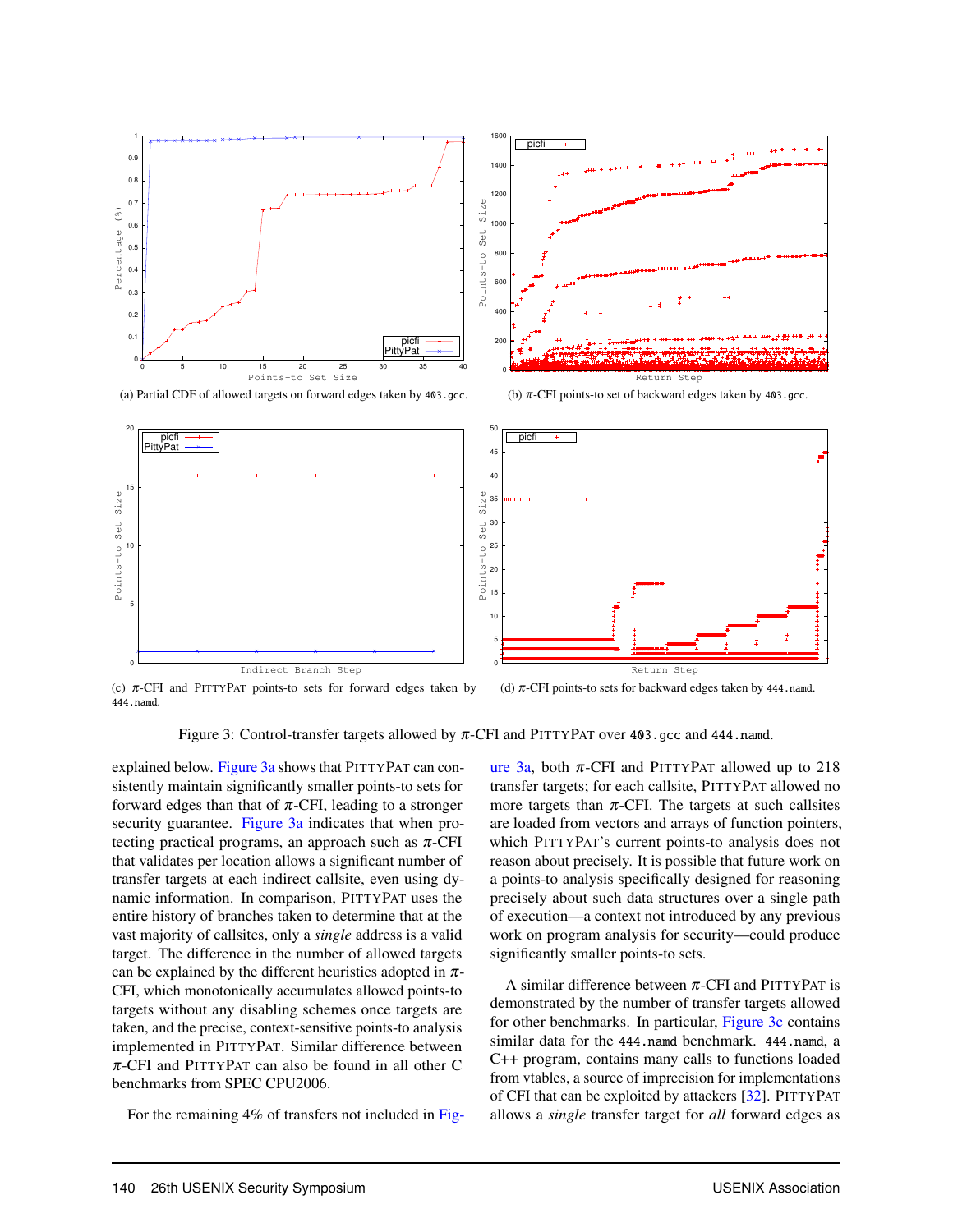a result of its online points-to analysis. The difference between  $\pi$ -CFI and PITTYPAT are also found for other C++ benchmarks, such as 450.soplex, 453.povray and 473.astar.

 $\pi$ -CFI and PITTYPAT consistently allow dramatically different numbers of transfer targets for return instructions. While monitoring 403.gcc,  $\pi$ -CFI allows, for some return instructions, over 1,400 return targets [\(Figure 3b\)](#page-10-3). While monitoring 444.namd,  $\pi$ -CFI allows, for some return instructions, more than 46 transfer targets [\(Figure 3d\)](#page-10-4). Because PITTYPAT maintains a stack of points-to information during its analysis, it will *always* allow only a single transfer target for each return instruction, over all programs and workloads. PITTYPAT thus significantly improves defense against ROP attacks, which are still one of the most popular attacks software.

#### <span id="page-11-1"></span>6.3.2 Mitigating malicious applications

To determine if PITTYPAT can detect common attacks on control, we used it to monitor selected RIPE benchmarks [\[39\]](#page-15-6). For each of the 264 benchmarks that ran in our experimental setup, PITTYPAT was able to successfully detect attacks on the benchmark's control security.

We constructed a proof-of-concept program vulnera-ble to a COOP [\[32\]](#page-15-3) attack that corrupts virtual-function pointers to perform a sequence of method calls not possible by a well-defined run of the program. In [Figure 4,](#page-11-0) the program defines two derived classes of SchoolMember (line L1–L4), Student (line L5–L10) and Teacher (line L11–L16). Both Student and Teacher define their own implementation of the virtual function registration() (lines L7–9 and L13–15, respectively). set\_buf() (line L17–L21) allocates a buffer buf on the stack of size 4 (line L18), but does not bound the amount of data that it reads into buf (line L20). The main function (line L22–L37) constructs instances of Student and Teacher (lines L23 and L24, respectively), and stores them in SchoolMember pointers (lines L26 and 27 respectively). main then calls the registration() method of each instance (lines L29– L31), reads input from a user by calling set\_buf() (line L33), and calls Student::registration() a second time (line L35). A malicious user can subvert control flow of the program by exploiting the buffer overflow vulnerability in set\_buf to overwrite the vptr of Student to that of Teacher and run Teacher::registration() at line L35.

Previous work introducing COOP attacks [\[32\]](#page-15-3) established such an attack cannot be detected by CFI.  $\pi$ -CFI was not able to detect an attack on the above program because it allows a dynamic method as a call target once its address is taken. However, PITTYPAT detected the attack because its analyzer module accurately models the effect of each load of a function pointer used to implement the dynamic calls over the program's well-defined runs.

```
1 class SchoolMember {
    public:
3 virtual void registration(void){}
4 };
5 class Student : public SchoolMember{
     public:
       7 void registration(void){
         cout << "I am a Student\n":
       9 }
10 };
11 class Teacher : public SchoolMember{
12 public:
13 void registration(void){
14 cout << "This is sensitive!\n\frac{n}{n};
1516 };
17 void set_buf(void){
18 char buf[4];
19 //change vptr to that of Teacher's sensitive func
20 gets(buf);
21 }
22 int main(int argc, char *argv[]){
23 Student st;<br>24 Teacher te;
     Teacher te:
25 SchoolMember *member_1, *member_2;
26 member<sub>-1</sub> = &te;27 member 2 = 8st;
28 //Teacher calling its virtual functions
29 member_1->registration();
30 //Student calling its virtual functions
31 member_2->registration();
32 //buffer overflow to overwrite the vptr
33 set_buf();
34 //Student calling its virtual functions again<br>35 member 2->registration():
    member_2->registration();
36 return 0;
37 }
```
Figure 4: A program vulnerable to a COOP attack.

#### 6.3.3 Enforcing path-sensitive CFI efficiently

[Table 2](#page-12-1) contains measurements of our experiments that evaluate performance of PITTYPAT when monitoring benchmarks from SPEC CPU2006 and NGINX server, along with the performance results replicated from the paper that presented  $\pi$ -CFI [\[26\]](#page-14-9). A key feature observable from [Table 2](#page-12-1) is that PITTYPAT induces overhead that is consistently larger than, but often comparable to, the overhead induced by  $\pi$ -CFI. The results show that PITTYPAT incurs a geometric mean of 12.73% overhead across the 16 SPEC CPU2006 benchmarks, along with a 11.9% increased response time for NGINX server over one million requests with concurrency level of 50. Overhead of sharing branch targets taken is consistently less than 5%. The remaining overhead, incurred by the analysis module, is proportional to the number of memory operations (e.g., loads, stores, and copies) performed on memory cells that transitively point to a target of an indirect call, as well as the number of child processes/threads spawned during execution of multi-process/-threading benchmarks.

Another key observation from [Table 2](#page-12-1) is that PITTYPAT induces much smaller overhead than CETS [\[23\]](#page-14-19) and Soft-Bound [\[22\]](#page-14-6), which can only be applied to a small selection of the SPEC CPU2006 benchmarks. CETS provides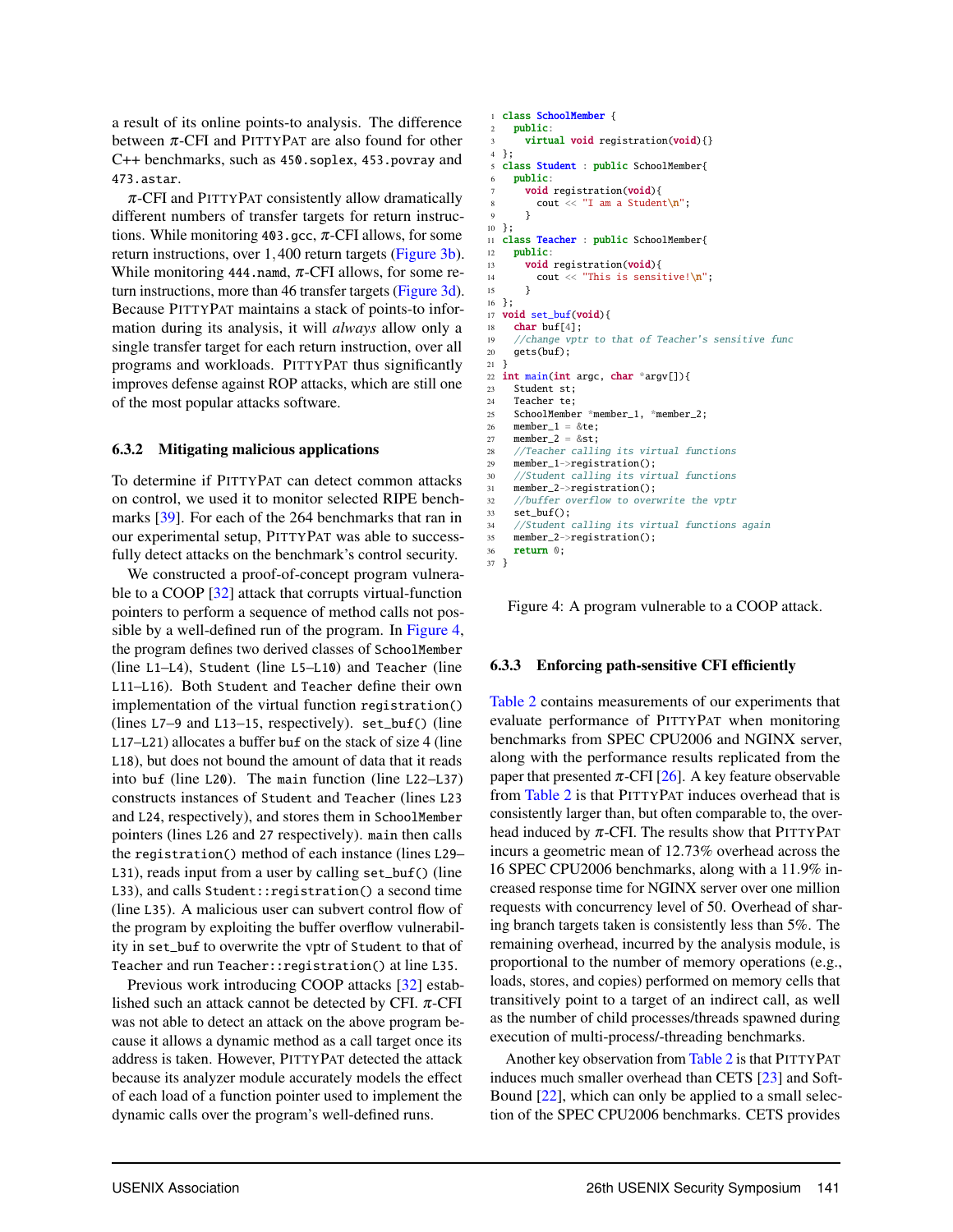<span id="page-12-1"></span>

| <b>Program Features</b> |             | <b>Payload Features</b> |          | $\pi$ -CFI Features |                | <b>PITTYPAT Features</b> |               | <b>CETS+SB Features</b>  |                |
|-------------------------|-------------|-------------------------|----------|---------------------|----------------|--------------------------|---------------|--------------------------|----------------|
| <b>Name</b>             | <b>KLoC</b> | Exp                     | Tm (sec) | <b>Alarm</b>        | Overhd $(\% )$ | Alarm                    | Overhd $(\%)$ | <b>Alarm</b>             | Overhd $(\% )$ |
| 400.perlbench           | 128         | N <sub>0</sub>          | 332      | N <sub>0</sub>      | 8.7%           | N <sub>o</sub>           | 47.3%         | Yes                      |                |
| 401.bzip2               | 6           | No                      | 317      | N <sub>0</sub>      | $1.3\%$        | N <sub>0</sub>           | 17.7%         | N <sub>0</sub>           | 91.4%          |
| $403.$ gcc              | 383         | N <sub>0</sub>          | 179      | N <sub>0</sub>      | $6.2\%$        | N <sub>0</sub>           | 34.1%         | Yes                      |                |
| $429$ .mcf              | 2           | No                      | 211      | N <sub>0</sub>      | 4.3%           | N <sub>o</sub>           | 32.2%         | Yes                      |                |
| 433.milc                | 10          | N <sub>0</sub>          | 514      | N <sub>0</sub>      | 1.9%           | N <sub>o</sub>           | 1.8%          | Yes                      |                |
| 444.namd                | 4           | N <sub>0</sub>          | 556      | N <sub>0</sub>      | $-0.3\%$       | N <sub>0</sub>           | 28.8%         | Yes                      |                |
| 445.gobmk               | 158         | No                      | 328      | N <sub>0</sub>      | 11.4%          | N <sub>0</sub>           | $4.0\%$       | Yes                      |                |
| 450.soplex              | 28          | No                      | 167      | N <sub>0</sub>      | $-1.1\%$       | N <sub>0</sub>           | 27.5%         | Yes                      |                |
| 453.povray              | 79          | N <sub>0</sub>          | 100      | N <sub>0</sub>      | 11.9%          | N <sub>0</sub>           | 16.0%         | Yes                      |                |
| 456.hmmer               | 21          | No                      | 258      | N <sub>0</sub>      | $0.2\%$        | N <sub>o</sub>           | 20.2%         | Yes                      |                |
| 458.sjeng               | 11          | No                      | 359      | N <sub>0</sub>      | $8.5\%$        | N <sub>0</sub>           | $6.7\%$       | N <sub>0</sub>           | 80.1%          |
| 462.libquantum          | 3           | No                      | 234      | N <sub>0</sub>      | $-1.5%$        | N <sub>0</sub>           | 14.1%         | Yes                      |                |
| 464.h264ref             | 36          | No                      | 339      | N <sub>0</sub>      | 8.0%           | N <sub>0</sub>           | 11.8%         | N <sub>0</sub>           | 251.7%         |
| 470.1bm                 |             | No                      | 429      | N <sub>0</sub>      | 1.4%           | N <sub>0</sub>           | $0.7\%$       | Yes                      |                |
| 473.astar               | 4           | N <sub>0</sub>          | 289      | N <sub>0</sub>      | $2.2\%$        | N <sub>o</sub>           | 22.5%         | Yes                      |                |
| 482.sphinx3             | 13          | N <sub>0</sub>          | 338      | N <sub>0</sub>      | $1.7\%$        | N <sub>0</sub>           | 16.0%         | Yes                      |                |
| Geo. Mean               | 15          |                         | 285      |                     | 3.30%          | $\overline{\phantom{0}}$ | 12.73%        | $\overline{\phantom{0}}$ | 122.60%        |
| nginx-1.10.2            | 122         | N <sub>o</sub>          | 25.41    | N <sub>o</sub>      | 2.7%           | N <sub>o</sub>           | 11.9%         | Yes                      |                |

Table 2: "Name" contains the name of the benchmark. "KLoC" contains the number of lines of code in the benchmark. Under "Payload Features," "Exp" shows if the benchmark contains an exploit and "Tm (sec)" contains the amount of time used by the program, when given the payload. Under "π-CFI Featues", "PITTYPAT Features," and "CETS+SB Features," "Alarm" contains a flag denoting if a given framework determined that the payload was an attack and aborted; "Overhd (%)" contains the time taken by the framework, expressed as the ratio over the baseline time.

temporal memory safety and SoftBound provides spatial memory safety; both enforce full data integrity for C benchmarks, which entails control security. However, both approaches induce significant overhead, and cannot be applied to programs that perform particular combinations of memory-unsafe operation [\[17\]](#page-14-5). Our results thus indicate a continuous tradeoff between security and performance among exisiting CFI solution, PITTYPAT, and data protection. PITTYPAT offers control security that is close to ideal, i.e. what would result from data integrity, but with a small percentage of the overhead of data-integrity protection.

## <span id="page-12-0"></span>7 Related Work

The original work on CFI [\[1\]](#page-14-0) defined control-flow integrity in terms of the results of a static, flow-sensitive points-to analysis. A significant body of work has adapted the original definition for complex language features and developed sophisticated implementations that enforce it. While CFI is conventionally enforced by validating the target of a control transfer before the transfer, controlflow locking [\[3\]](#page-14-20) validates the target after the transfer to enable more efficient use of system caches. Compact Control Flow Integrity and Randomization (CCFIR) [\[41\]](#page-15-2) optimizes the performance of validating a transfer target by randomizing the layout of allowable transfer targets at each jump. Opaque CFI (O-CFI) [\[21\]](#page-14-2) ensures that an attacker who can inspect the rewritten code cannot learn additional information about the targets of control jumps that are admitted as valid by the rewritten code.

All of the above approaches enforce security defined by the results of a flow-sensitive points-to analysis; previous work has produced attacks [\[5,](#page-14-3) [12,](#page-14-4) [32\]](#page-15-3) that are allowed by any approach that relies on such information. PITTYPAT is distinct from all of the above approaches because it computes and uses the results of a points-to analysis computed for the exact control path executed. As a result, it successfully detects known attacks, such as COOP [\[32\]](#page-15-3) (see [§6.3.2\)](#page-11-1).

Previous work has explored the tradeoffs of implementing CFI at distinct points in a program's lifecycle. CF restrictor [\[30\]](#page-14-21) performs CFI analysis and instrumentation completely at the source level in an instrumenting compiler, and further work developed CFI integrated into production compilers [\[36\]](#page-15-7). BinCFI [\[42\]](#page-15-4) implements CFI without access to the program source, but only access to a stripped binary. Modular CFI [\[25\]](#page-14-15) implements CFI for programs constructed from separate compilation units. Unlike each of the above approaches, PITTYPAT consists of a background process that performs an online analysis of the program path executed.

Recent work on *control-flow bending* has established limitations on the security of any framework that enforces only conventional CFI [\[5\]](#page-14-3), and proposes that future work explore CFI frameworks that validate branch targets using an auxiliary structure, such as a shadow stack. The conclusions of work on control-flow bending are strongly consistent with the motivation of PITTYPAT: the key contribution of PITTYPAT is that it enforces path-sensitive CFI, provably stronger than conventional CFI, and does so not only by maintaining a shadow stack of points-to infor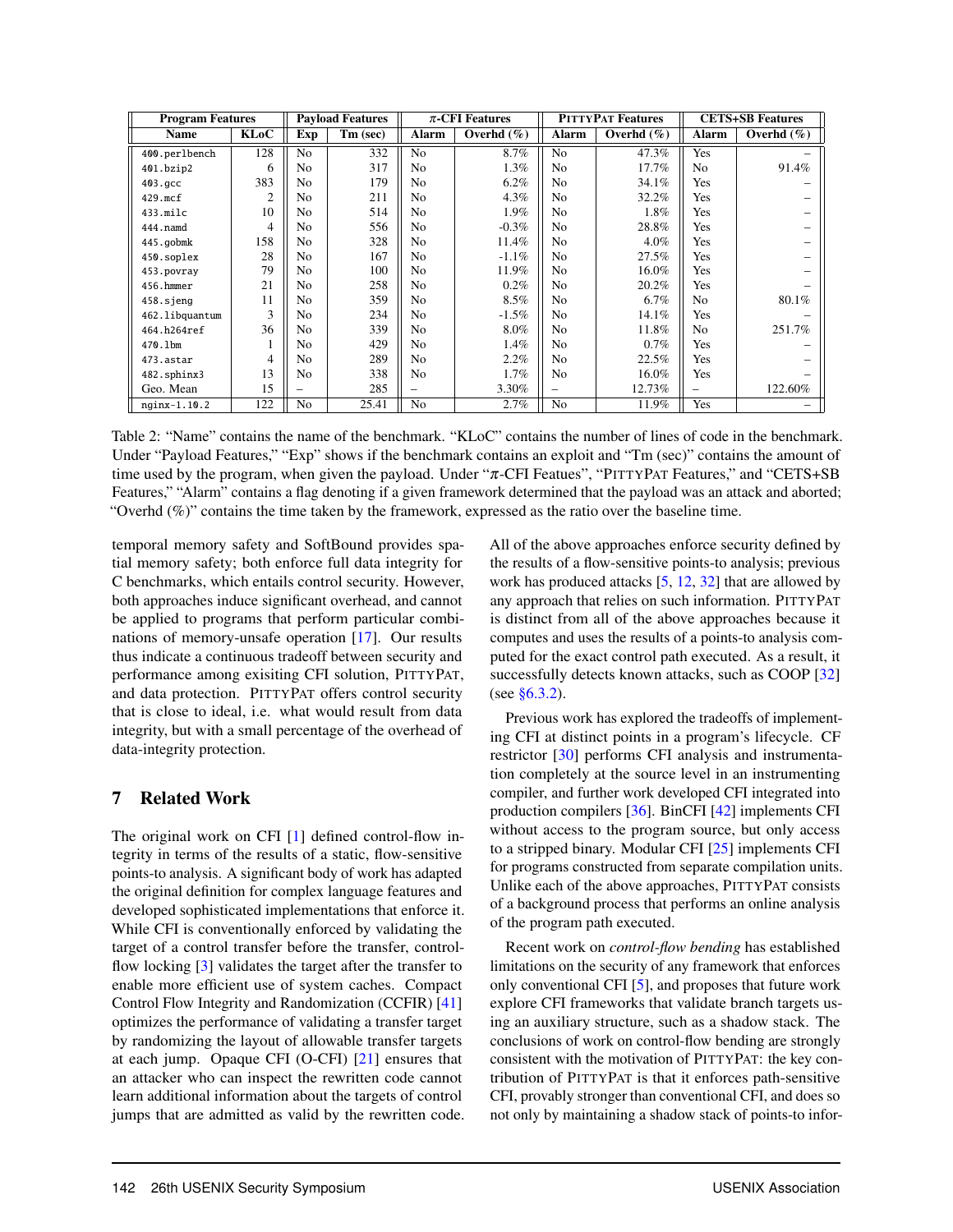mation, but by validating the targets of indirect branches using *path*-sensitive points-to analysis. Per-input CFI (π-CFI) [\[26\]](#page-14-9) only enables control transfers to targets that are enabled depending on previous operations taken by a program in a given run; [§6](#page-8-0) contains a detailed comparison of π-CFI to PITTYPAT.

Several implementations of CFI use hardware features that efficiently record control targets chosen by a program. CFIMon [\[40\]](#page-15-8) collects the transfer targets chosen by the program from the processor's branch tracing store, and validates the chosen target against the results of a flowsensitive points-to analysis. Previous work has also proposed customized architectures with extended instruction sets that directly implement primitive operations required in order to enforce CFI [\[9\]](#page-14-16). Such approaches are thus distinct from our approach for the same reason as all approaches that use the results of a flow-sensitive analysis. kBouncer [\[29\]](#page-14-22) interposes when a program attempts to execute a system call and inspects the Last Branch Record (LBR) provided on Intel processors to detect patterns of transfer targets that indicate an ROP attack. ROPecker [\[7\]](#page-14-23) similarly interposes at key security events and inspects the LBR, but combines information from inspecting the history of chosen branches with a forward analysis. PathArmor [\[37\]](#page-15-5) interposes key system calls, collects the last transfer targets collected in the LBR, and determines if there is a feasible path through the program's control-flow graph that reaches each transfer target. Further work [\[6\]](#page-14-24) introduced counterattacks against such defenses that exploit the fact that each of the defenses only inspects the LBR to analyze a bounded number of transfer targets chosen immediately before a system call.

The above approaches are similar to PITTYPAT in that they inspect the results of hardware features that collect some subset of the control targets taken by a program at runtime. However, they are all distinct from PITTYPAT because PITTYPAT uses hardware features to maintain accurate points-to information by inspecting *all* branch targets chosen by a program over its execution. Recent work has proposed approaches that leverage Intel PT. Most such approaches use PT to debug programs [\[16,](#page-14-25) [35\]](#page-15-9), whereas PITTYPAT uses PT to protect their control security. Some approaches [\[13,](#page-14-11) [14,](#page-14-26) [19\]](#page-14-27) use PT to enforce that an application satisfies CFI as defined by a static flow-sensitive analysis; PITTYPAT uses PT to ensure that a program satisfies a stronger, path-sensitive variation of CFI.

Points-to analysis is a classic problem in static program analysis, with different approaches that achieve distinct tradeoffs in either higher precision [\[2\]](#page-14-1) or scalability [\[34\]](#page-15-1). Points-to analyses are characterized on multiple dimensions, including flow-sensitivity [\[2,](#page-14-1) [34\]](#page-15-1) and contextsensitivity [\[10,](#page-14-28) [18,](#page-14-29) [27,](#page-14-30) [38,](#page-15-10) [43\]](#page-15-11). However, a key property of all such analyses is that they are performed statically, and thus compute information either per program point

or per group of stack configurations [\[15\]](#page-14-12). PITTYPAT uses a points-to analysis to compute points-to information based on the exact program path executed. As a result, PITTYPAT does not merge points-to information over multiple paths that reach a given control location or stack configuration, which heavily influenced the design of the novel points-to analysis that it uses. Recent work [\[17\]](#page-14-5) has introduced *Code-Pointer Integrity (CPI)*, which protects the integrity of all addresses that indirectly affect the value of a function pointer used as the target of an indirect branch. A key finding of the original work on CPI is that CPI is relatively expensive to enforce for programs that contain a large number of code pointers, such as binaries compiled from programs in object-oriented languages. As a result, CPI was proposed along with *code-pointer separation* (CPS), in which the values of code pointers are protected, but pointers to cells containing code pointers are left unprotected. Subsequent work on *counterfeit object-oriented programming* [\[32\]](#page-15-3) demonstrated that CPS is insufficiently strong to block code-reuse attacks on object-oriented programs.

PITTYPAT, along with all approaches for enforcing various versions of CFI, differs fundamentally from CPI in that it does not attempt to protect any segment of a program's data at runtime. Instead, PITTYPAT validates candidate targets of indirect control transfers based only on the history of control branches taken. CPI and PITTYPAT have complementary strengths and should be applied in complementary security settings. In particular, CPI often incurs slightly lower overhead, but can only be applied in scenarios in which the source code of the entire program to be protected is available to be analyzed and instrumented. Such conditions are not satisfied in cases in which a program relies on large, untrusted thirdparty or shared libraries. PITTYPAT can potentially incur larger performance overhead than CPI. However, because it performs an points-to analysis that can be easily run on sequences of low-level instructions, it can be applied to protect program modules that are only available as binaries. It also need not instrument any code of a protected application. Our current implementation of PITTYPAT uses an analysis proposed in the work on CPI only to optimize the points-to analysis performed at runtime to validate branch targets.

#### <span id="page-13-0"></span>8 Conclusion

We introduced a path-sensitive variation of CFI and an efficient runtime enforcement system, PITTYPAT. Our formal analysis and empirical evaluation demonstrate that, PITTYPAT provides strictly stronger security guarantees than conventional CFI, while incurring an acceptable amount of runtime overhead.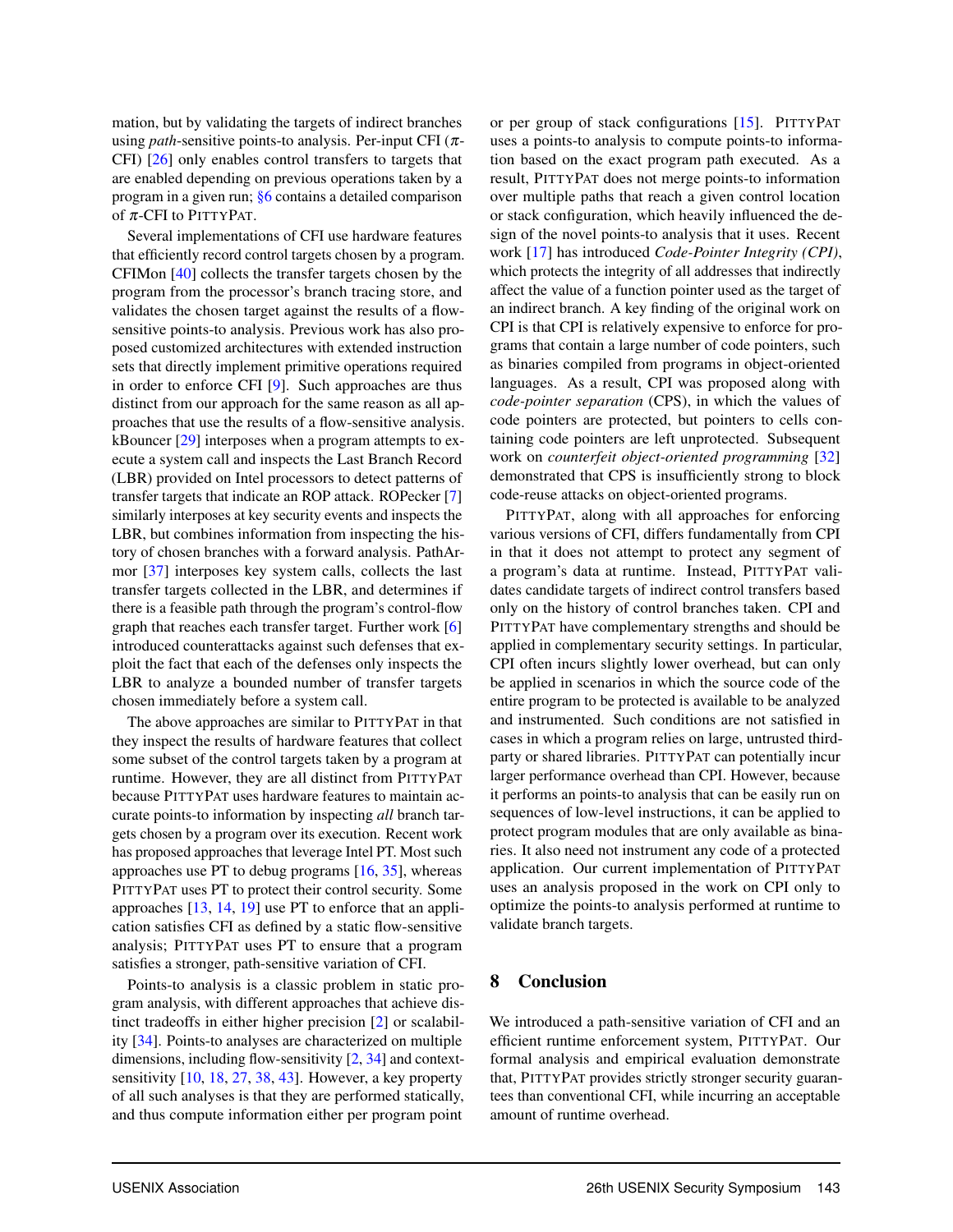#### References

- <span id="page-14-0"></span>[1] ABADI, M., BUDIU, M., ERLINGSSON, Ú., AND LIG-ATTI, J. Control-flow integrity. In *CCS* (2005).
- <span id="page-14-1"></span>[2] ANDERSEN, L. O. *Program analysis and specialization for the C programming language*. PhD thesis, U. Cophenhagen, 1994.
- <span id="page-14-20"></span>[3] BLETSCH, T., JIANG, X., AND FREEH, V. Mitigating code-reuse attacks with control-flow locking. In *ACSAC* (2011).
- <span id="page-14-18"></span>[4] BUROW, N., CARR, S. A., BRUNTHALER, S., PAYER, M., NASH, J., LARSEN, P., AND FRANZ, M. Controlflow integrity: Precision, security, and performance. *arXiv preprint arXiv:1602.04056* (2016).
- <span id="page-14-3"></span>[5] CARLINI, N., BARRESI, A., PAYER, M., WAGNER, D., AND GROSS, T. R. Control-flow bending: On the effectiveness of control-flow integrity. In *USENIX Security* (2015).
- <span id="page-14-24"></span>[6] CARLINI, N., AND WAGNER, D. ROP is still dangerous: Breaking modern defenses. In *USENIX Security* (2014).
- <span id="page-14-23"></span>[7] CHENG, Y., ZHOU, Z., YU, M., DING, X., AND DENG, R. H. Ropecker: A generic and practical approach for defending against ROP attacks. In *NDSS* (2014).
- <span id="page-14-17"></span>[8] COUSOT, P., AND COUSOT, R. Abstract interpretation: a unified lattice model for static analysis of programs by construction or approximation of fixpoints. In *POPL* (1977).
- <span id="page-14-16"></span>[9] DAVI, L., KOEBERL, P., AND SADEGHI, A.-R. Hardware-assisted fine-grained control-flow integrity: Towards efficient protection of embedded systems against software exploitation. In *DAC* (2014).
- <span id="page-14-28"></span>[10] EMAMI, M., GHIYA, R., AND HENDREN, L. J. Contextsensitive interprocedural points-to analysis in the presence of function pointers. In *PLDI* (1994).
- <span id="page-14-8"></span>[11] EVANS, I., FINGERET, S., GONZÁLEZ, J., OT-GONBAATAR, U., TANG, T., SHROBE, H., SIDIROGLOU-DOUSKOS, S., RINARD, M., AND OKHRAVI, H. Missing the point (er): On the effectiveness of code pointer integrity. In *SP* (2015).
- <span id="page-14-4"></span>[12] EVANS, I., LONG, F., OTGONBAATAR, U., SHROBE, H., RINARD, M., OKHRAVI, H., AND SIDIROGLOU-DOUSKOS, S. Control jujutsu: On the weaknesses of fine-grained control flow integrity. In *CCS* (2015).
- <span id="page-14-11"></span>[13] GE, X., CUI, W., AND JAEGER, T. Griffin: Guarding control flows using intel processor trace. In *ASPLOS* (2017).
- <span id="page-14-26"></span>[14] GU, Y., ZHAO, Q., ZHANG, Y., AND LIN, Z. Pt-cfi: Transparent backward-edge control flow violation detection using intel processor trace. In *CODASPY* (2017).
- <span id="page-14-12"></span>[15] HARDEKOPF, B., AND LIN, C. The ant and the grasshopper: fast and accurate pointer analysis for millions of lines of code. In *PLDI* (2007).
- <span id="page-14-25"></span>[16] KASIKCI, B., SCHUBERT, B., PEREIRA, C., POKAM, G., AND CANDEA, G. Failure sketching: A technique for automated root cause diagnosis of in-production failures. In *SOSP* (2015).
- <span id="page-14-5"></span>[17] KUZNETSOV, V., SZEKERES, L., PAYER, M., CANDEA, G., SEKAR, R., AND SONG, D. Code-pointer integrity. In *OSDI* (2014).
- <span id="page-14-29"></span>[18] LATTNER, C., LENHARTH, A., AND ADVE, V. Making context-sensitive points-to analysis with heap cloning practical for the real world. In *PLDI* (2007).
- <span id="page-14-27"></span>[19] LIU, Y., SHI, P., WANG, X., CHEN, H., ZANG, B., AND GUAN, H. Transparent and efficient cfi enforcement with intel processor trace. In *HPCA* (2017).
- <span id="page-14-13"></span>[20] The LLVM compiler infrastructure project. [http://llvm.](http://llvm.org/) [org/](http://llvm.org/), 2016. Accessed: 2016 May 12.
- <span id="page-14-2"></span>[21] MOHAN, V., LARSEN, P., BRUNTHALER, S., HAMLEN, K. W., AND FRANZ, M. Opaque control-flow integrity. In *NDSS* (2015).
- <span id="page-14-6"></span>[22] NAGARAKATTE, S., ZHAO, J., MARTIN, M. M., AND ZDANCEWIC, S. Softbound: highly compatible and complete spatial memory safety for c. In *PLDI* (2009).
- <span id="page-14-19"></span>[23] NAGARAKATTE, S., ZHAO, J., MARTIN, M. M., AND ZDANCEWIC, S. Cets: compiler enforced temporal safety for c. In *ISMM* (2010).
- <span id="page-14-7"></span>[24] NECULA, G. C., MCPEAK, S., AND WEIMER, W. Ccured: Type-safe retrofitting of legacy code. In *PLDI* (2002).
- <span id="page-14-15"></span>[25] NIU, B., AND TAN, G. Modular control-flow integrity. In *PLDI* (2014).
- <span id="page-14-9"></span>[26] NIU, B., AND TAN, G. Per-input control-flow integrity. In *CCS* (2015).
- <span id="page-14-30"></span>[27] NYSTROM, E. M., KIM, H.-S., AND WEN-MEI, W. H. Bottom-up and top-down context-sensitive summarybased pointer analysis. In *International Static Analysis Symposium* (2004).
- <span id="page-14-14"></span>[28] ONE, A. Smashing the stack for fun and profit. *Phrack magazine 7*, 49 (1996).
- <span id="page-14-22"></span>[29] PAPPAS, V., POLYCHRONAKIS, M., AND KEROMYTIS, A. D. Transparent ROP exploit mitigation using indirect branch tracing. In *USENIX Security* (2013).
- <span id="page-14-21"></span>[30] PEWNY, J., AND HOLZ, T. Control-flow restrictor: Compiler-based CFI for iOS. In *ACSAC* (2013).
- <span id="page-14-10"></span>[31] REINDERS, J. Processor tracing - Blogs@Intel. [https:](https://blogs.intel.com/blog/processor-tracing/) [//blogs.intel.com/blog/processor-tracing/](https://blogs.intel.com/blog/processor-tracing/), 2013. Accessed: 2016 May 12.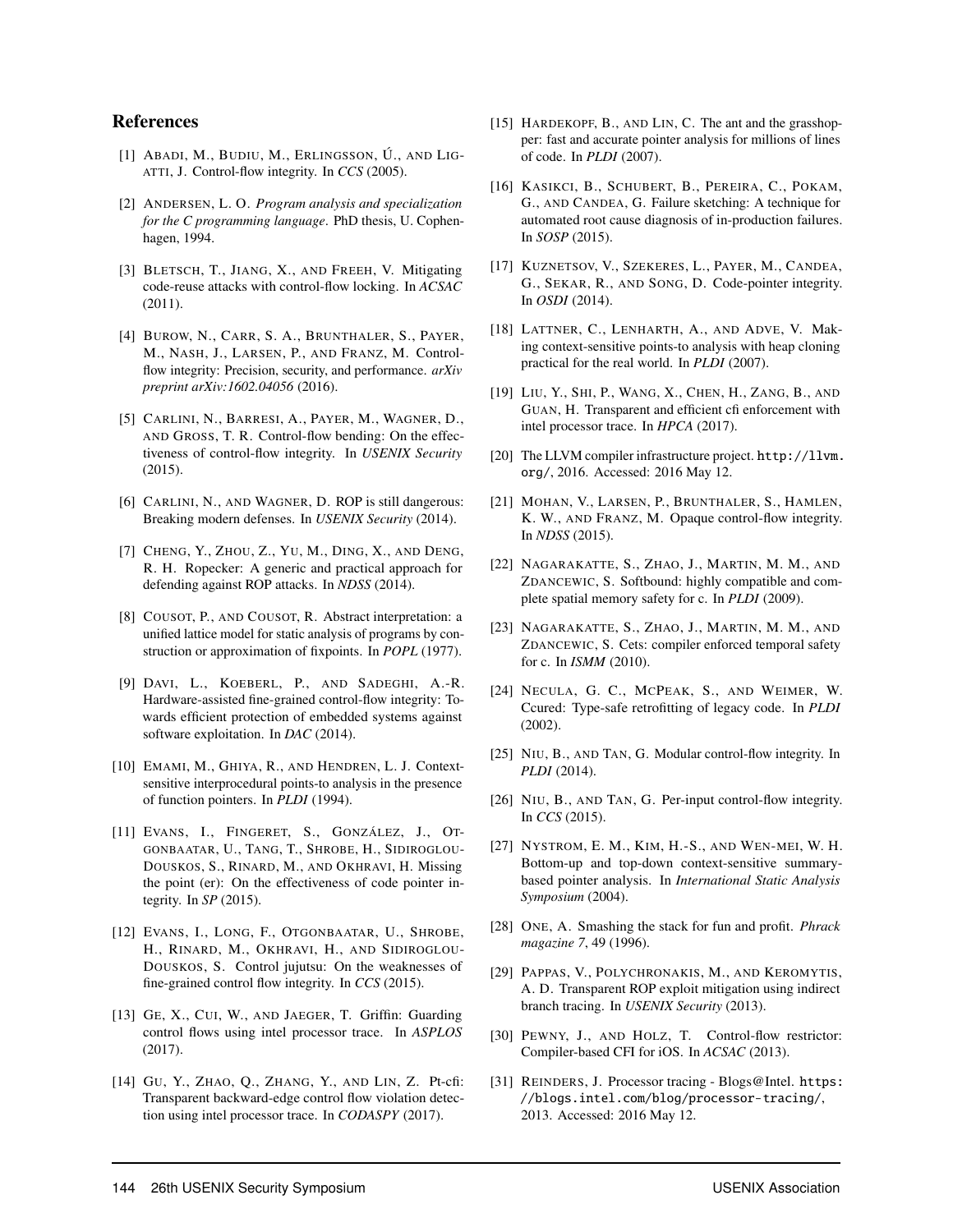- <span id="page-15-3"></span>[32] SCHUSTER, F., TENDYCK, T., LIEBCHEN, C., DAVI, L., SADEGHI, A.-R., AND HOLZ, T. Counterfeit objectoriented programming: On the difficulty of preventing code reuse attacks in C++ applications. In *SP* (2015).
- <span id="page-15-0"></span>[33] SHACHAM, H. The geometry of innocent flesh on the bone: Return-into-libc without function calls (on the x86). In *CCS* (2007).
- <span id="page-15-1"></span>[34] STEENSGAARD, B. Points-to analysis in almost linear time. In *POPL* (1996).
- <span id="page-15-9"></span>[35] THALHEIM, J., BHATOTIA, P., AND FETZER, C. Inspector: Data provenance using intel processor trace (pt). In *ICDCS* (2016).
- <span id="page-15-7"></span>[36] TICE, C., ROEDER, T., COLLINGBOURNE, P., CHECK-OWAY, S., ERLINGSSON, Ú., LOZANO, L., AND PIKE, G. Enforcing forward-edge control-flow integrity in gcc & llvm. In *USENIX Sec.* (2014).
- <span id="page-15-5"></span>[37] VAN DER VEEN, V., ANDRIESSE, D., GÖKTAŞ, E., GRAS, B., SAMBUC, L., SLOWINSKA, A., BOS, H., AND GIUFFRIDA, C. Practical context-sensitive CFI. In *CCS* (2015).
- <span id="page-15-10"></span>[38] WHALEY, J., AND LAM, M. S. Cloning-based contextsensitive pointer alias analysis using binary decision diagrams. In *PLDI* (2004).
- <span id="page-15-6"></span>[39] WILANDER, J., NIKIFORAKIS, N., YOUNAN, Y., KAMKAR, M., AND JOOSEN, W. RIPE: Runtime intrusion prevention evaluator. In *ACSAC* (2011).
- <span id="page-15-8"></span>[40] XIA, Y., LIU, Y., CHEN, H., AND ZANG, B. Cfimon: Detecting violation of control flow integrity using performance counters. In *DSN* (2012).
- <span id="page-15-2"></span>[41] ZHANG, C., WEI, T., CHEN, Z., DUAN, L., SZEKERES, L., MCCAMANT, S., SONG, D., AND ZOU, W. Practical control flow integrity and randomization for binary executables. In *SP* (2013).
- <span id="page-15-4"></span>[42] ZHANG, M., AND SEKAR, R. Control flow integrity for COTS binaries. In *Usenix Sec.* (2013).
- <span id="page-15-11"></span>[43] ZHU, J., AND CALMAN, S. Symbolic pointer analysis revisited. In *PLDI* (2004).

```
instrs := ops \t\t\t REGS, \t\t\t REGS \t\t\t (1)ld REGS, REGS | store REGS, REGS (2)
        br REGS, REGS | call REGS | return (3)
```
Figure 5: A space of instructions, Instrs, in a target language. Instrs is defined over registers Regs and data operations Ops.

### Appendix

#### A Language definition

In this section, we define the syntax  $(\S A.1)$  and semantics  $(\S A.2)$ of programs in PITTYPAT's target language.

### <span id="page-15-12"></span>A.1 Syntax

[Figure 5](#page-15-14) contains the syntax of a space of program instructions, Instrs. An instruction may compute the value of an operation in ops over values stored in registers and store the result in a register, may allocate a fresh memory cell [\(Eqn. 1\)](#page-15-15), may load a value stored in the address in one operand register into a target register, may store a value in an operand register at the address stored in a target register [\(Eqn. 2\)](#page-15-16), may test if the value in a register is non-zero and if so transfer control to an instruction at the address stored in an operand register, may perform an indirect call to a target address stored in an operand, or may return from a call [\(Eqn. 3\)](#page-15-17). Although all operations are assumed to be binary, when convenient we will depict operations as using fewer registers (e.g., a copy instruction copy  $r0, r1$  in [§4.2\)](#page-7-0).

A program is a map from instruction addresses to instructions. That is, for space of instruction addresses IAddrs containing a designated *initial* address  $\iota \in$  IAddrs, the language of programs is Lang =  $IAddrs \rightarrow Instrs$ .

Instrs does not contain instructions similar to those in an architecture with a complex instruction-set, which may, e.g., perform operations directly on memory. The design of PITTYPAT directly generalizes to analyze programs that use such an instruction set. In particular, the actual implementation of PITTYPAT monitors programs compiled for x86.

## <span id="page-15-13"></span>A.2 Semantics

Each program  $P \in$  Lang defines a language of sequences of program states, called runs, that are generated by executing a sequence of instructions in *P* from an initial state. In particular, each program *P* defines two languages of runs. The first is the language of *well-defined* runs, in which each step from the current state is defined by the semantics of the next instruction in *P*. The second is the language of *feasible* runs contain some state *q* from which *P* executes an instruction that is not defined at *q* (e.g., dereferencing an invalid address). When the successive state of *q* is not defined and the program takes a step of execution, the program may potentially perform an operation that subverts security.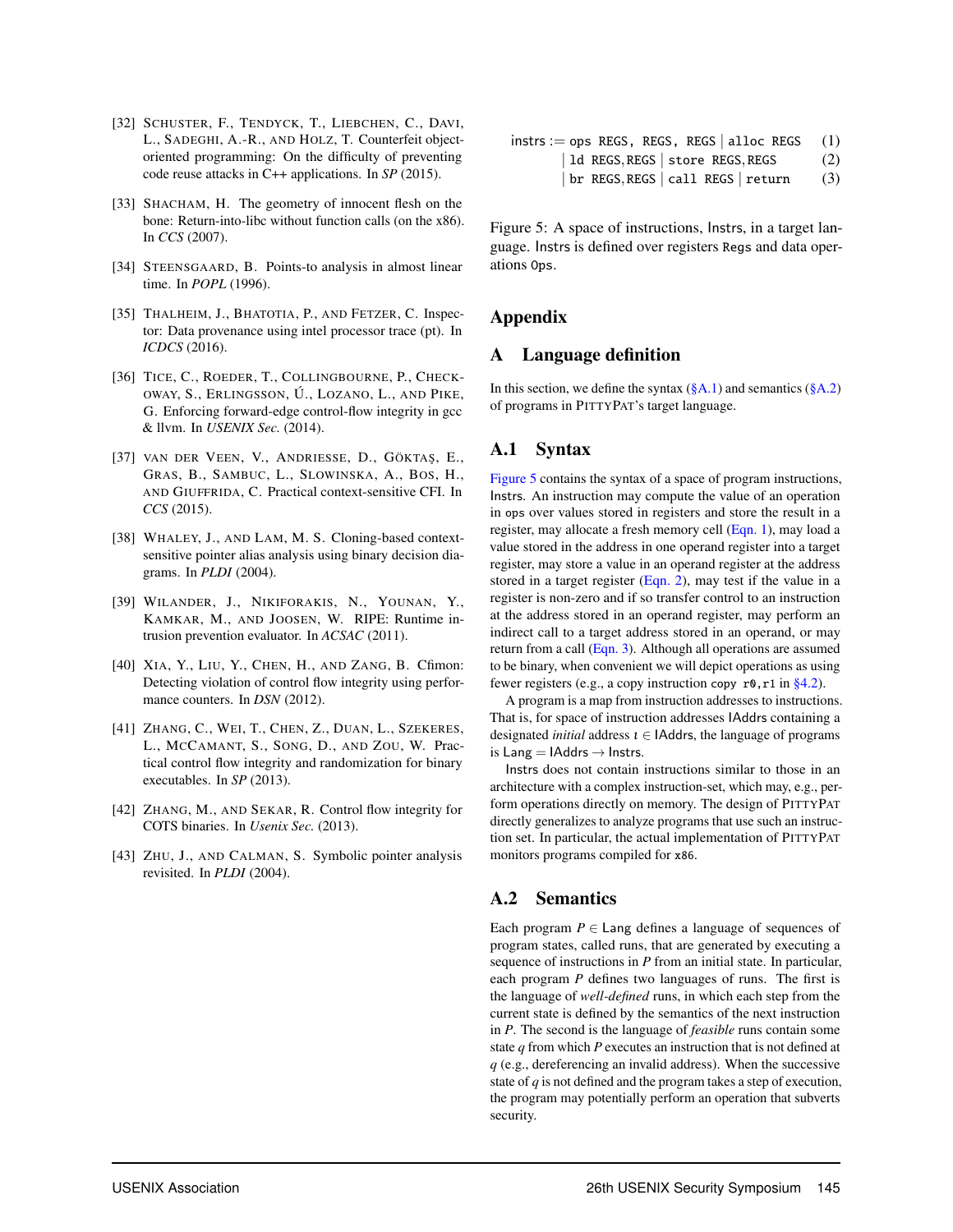A state is a stack of assignments from registers to values and a memory, which maps each memory cell to a value. Let Words be a space of data words and let Cells be a space of memory cells. A value is an instruction address  $(\S{A.1})$ , a data word, or a memory cell; i.e., Values =  $IAddrs \cup Words \cup Cells$ . Let the space of *registers* be denoted Regs. A *register frame* is the address of the current instruction and a map from each register to a value; i.e., the space of register frames, for RegMaps  $=$  Regs  $\rightarrow$  Values, is denoted

$$
Frames = IAddress \times RegMaps
$$

For each register frame *f* ∈ Frames, the instruction address of *f* is denoted as  $ip[f]$ .

A *cell memory* is a map from each memory cell to a value; i.e., the space of cell memories is Mems = Cells  $\rightarrow$  Values. A *state* is a pair of a non-empty stack of register frames and a cell memory; i.e., the space of states is denoted

$$
\mathsf{States} = \mathsf{Frames}^+ \times \mathsf{Mems}
$$

For each state *q*, the instruction address of the top frame of *q* is denoted ip[q]. For each sequence of states  $r \in$  States<sup>\*</sup>, the sequence of corresponding instruction pointers of each state in *r* is denoted  $IPS(r) \in \text{IAddress}^*$ . The states consisting of a single stack frame whose instruction pointer is ι are the *initial* states, denoted  $States_0 \subseteq States$ .

A transition relation relates each pre-state and instruction to their resulting post-states. I.e., the space of transition relations is TransRels =  $(States \times Int) \times States$ . The semantics of Lang is defined by the *well-defined* transition relation of Lang, denoted  $\rho$ [WellDef]  $\in$  TransRels. Each step of execution that is safe is a step in  $\rho$ [WellDef]. The definition of  $\rho$ [WellDef] is standard, and we omit a complete definition.

For each transition relation  $\rho \in$  TransRels, the *runs* of  $\rho$  in *P* are the sequences of states *r* in which each state in *r* steps to the successive state in  $r$  under  $\rho$  in  $P$ ; the language of all such runs is denoted Runs $[\rho, P]$ . The runs of *P* under  $\rho$  [WellDef] are the *well-defined* runs of *P*, denoted

$$
\mathsf{Runs}[\mathsf{WellDef},P]=\mathsf{Runs}[\rho[\mathsf{WellDef}],P]
$$

The feasible transition relation of Lang is  $\rho$ [WellDef] extended to relate each pre-state and instruction undefined in  $\rho$ [WellDef] to each post-state. The feasible transition relation thus includes safe steps of execution that a program may take, along with unsafe steps taken when the program executes an instruction from a state in which the instruction is not defined (i.e., loading from an address that does not point to allocated memory). The feasible transition relation of Lang is denoted

$$
\rho[\mathsf{Feasible}] = \rho[\mathsf{WellDef}] \cup ((\mathsf{States} \times \mathsf{Instrs}) \setminus \mathsf{Dom}(\rho[\mathsf{WellDef}])) \times \mathsf{States}
$$

where  $Dom(\rho[WellDef])$  denotes the domain of  $\rho[WellDef]$ .

The runs of *P* under  $\rho$  [Feasible] are the *feasible* runs of *P*, denoted Runs[Feasible,  $P$ ] = Runs[ $\rho$ [Feasible],  $P$ ].

#### B Formal definition of points-to analysis

A control analysis takes a program *P* and computes a sound overapproximation of the instruction pointers that may be stored in

each register when *P* executes a given instruction over a welldefined run. A control-analysis domain is an abstract domain [\[8\]](#page-14-17) consisting of a set of abstract states, a concretization relation from abstract states to the program states that they represent, and an abstract transformer that describes how each abstract state is updated by a program.

<span id="page-16-1"></span>**Definition 3** *A* control-analysis domain *is a triple*  $(A, \gamma, \tau)$ *, with: (1) An* abstract domain *A. (2)A* concretization relation γ ⊆ *A* × States*. There must be* initial *and* empty *elements* Init, Empty  $\in$  *A such that* (a)  $\{ \text{Init} \} \times \text{States}_0 \subseteq \gamma$  *and (b)*  $\{Empty\} \times States \cap \gamma = \emptyset$ *. (3) An* abstract transformer  $\tau : A \times$ **Instrs**  $\times$  **IAddrs**  $\rightarrow$  *A, where for each abstract state*  $a \in A$ *, each state q* ∈ States *such that*  $(a,q)$  ∈  $γ$ *, and each instruction*  $i \in$  Instrs *and state*  $q' \in$  States *such that*  $(q, i, q') \in \rho$  [WellDef], *it holds that*  $(\tau(a, i, \mathsf{ip}[q')), q') \in \gamma$ .

For each control domain *D*, we refer to the abstract states, concretization relation, and abstract transformer of *D* as  $A[D]$ ,  $γ[D]$ , and  $\tau[D]$ , respectively. The space of control-analysis domains is denoted Doms.

The initial and empty elements in  $A[D]$  are denoted  $Init[D]$ and None[*D*]. The binary relation  $\sqsubseteq^D \subseteq A[D] \times A[D]$  is defined as follows. For all abstract states  $a_0, a_1 \in A[D]$ , if for each concrete state  $q \in$  States such that  $(a_0, q) \in \gamma[D]$  it holds that  $(a_1, q) \in \gamma[D]$ , then  $a_0 \sqsubset^D a_1$ .

## C Formal definitions of control security

## <span id="page-16-0"></span>C.1 Conventional CFI

For each control domain *D* and program *P*, a valid description of *P* in *D* over-approximates the control targets stored bound to registers and memory when control reaches each of instruction address of *P*. In particular, a valid description  $\delta$  maps each instruction address to an abstract state of  $D$  that such that  $(1)$ δ maps *ι* to lnit[*D*] and (2) δ is consistent with the abstract transformers of each instruction over *D*.

Definition 4 *For each control domain D* ∈ Doms *and program*  $P \in$  Lang*, let*  $\delta$  : IAddrs  $\rightarrow$  *A*[*D*] *be such that* (1)  $\delta(t) =$  Init[*D*]*; (2) for all instruction addresses*  $a_0$ ,  $a_1$  ∈ **IAddrs** *and instruction*  $i \in$  Instrs, *it holds that*  $\tau[D](\delta(a_0), i, a_1) \sqsubseteq^D \delta(a_1)$ *. Then*  $\delta$  *is a* valid description *of P in D.*

For each control domain  $D \in$  Doms and program  $P \in$ Lang, the space of valid descriptions of *P* in *D* is denoted ValidDescs[*D*,*P*].

For each control domain  $D \in$  Doms and program  $P \in$  Lang the *most precise* description of *P* in *D*, denoted  $\mu[D, P] \in$ ValidDescs $[D, P]$ , is the valid description of *P* in *D* such that for all valid descriptions  $\delta' \in \text{ValidDescs}[D, P]$  and each instruction address  $a \in$  IAddrs,  $\mu[D, P](a) \sqsubseteq^D \delta'(a)$ . Under wellunderstood conditions [\[8\]](#page-14-17), *D* has a most-precise description for each program *P* that can be computed efficiently [\[2,](#page-14-1) [34\]](#page-15-1).

Example 1 *For program* dispatch *[\(§2.1\)](#page-2-1) and any control domain D that maps each instruction pointer to a set of instruction addresses, the most precise description of* dispatch *restricted to function pointers is given in [§2.2.](#page-3-0)*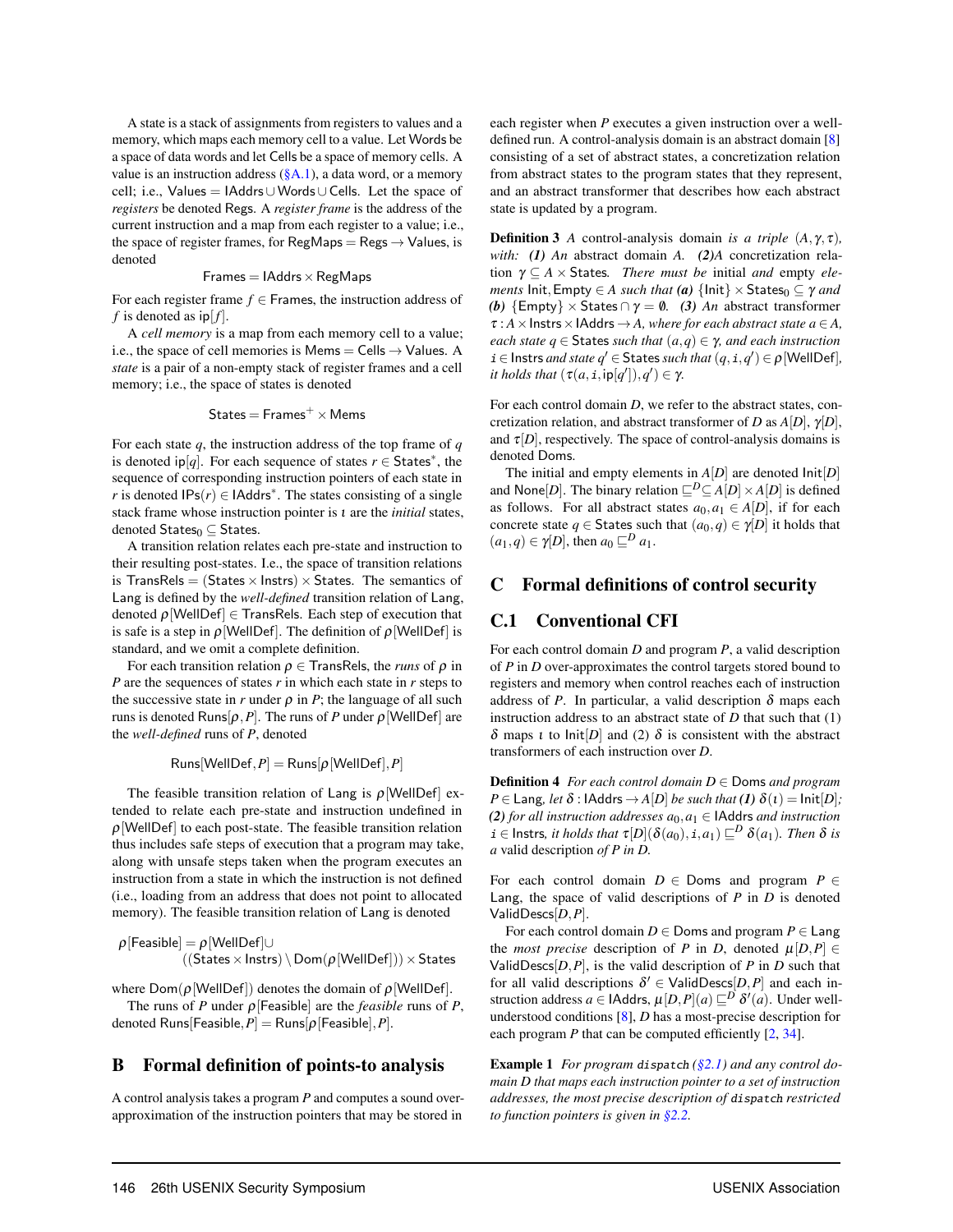Each program *P* and domain *D* define a transition relation in which at each step from each instruction address *a*, the program only transfers control to an instruction address that is feasible in the most precise description of *P* under *D* at *a*.

**Definition 5** For each program  $P \in$  Lang and control do*main*  $D \in$  Doms, let  $\rho \in$  TransRels *be such that for all instruction addresses*  $a, a' \in$  Addrs, *each instruction*  $i \in$  Instrs *with*  $\tau[D](\mu[D, P](a), i, a') \neq \text{None}[D]$  *and all states*  $q, q' \in$ States with  $(\mu[D, P](a), q)$  and  $(\mu[D, P](a'), q')$ , it holds that  $((q, i), q') \in \rho$ . Then  $\rho$  *is the* flow-sensitive transition relation *of D and P.*

For each domain *D* and program *P*, the flow-sensitive transition relation of *D* and *P* is denoted FS[*D*,*P*].

For each control domain *D* and program *P*, the most precise flow-sensitive description of *P* in *D* [\(Appendix D\)](#page-17-1) defines an instance of generalized control security that is equivalent to CFI [\[1\]](#page-14-0).

<span id="page-17-3"></span>Definition 6 *For all programs*  $P, P' \in$  Lang *and each controlanalysis domain D* ∈ Doms*, if P* ′ *satisfies generalized control security under* FS[*D*,*P*] *[\(Appendix D,](#page-17-1) [Defn. 5\)](#page-17-2) with respect to P, then P*′ *satisfies* CFI modulo *D with respect to P.*

[Defn. 6](#page-17-3) is equivalent to "ideal" CFI as defined in previous work to establish fundamental limitations on CFI [\[5\]](#page-14-3).

## <span id="page-17-0"></span>C.2 Path-sensitive CFI

The problem of enforcing CFI is typically expressed as instrumenting a given program  $P$  to form a new program  $P'$  that allows each indirect control transfer in each of its executions only if the target of the transfer is valid according to a flowsensitive description of the control-flow graph of *P*. To present our definition of path-sensitive CFI, we will introduce a general definition of control security parameterized on a given transition relation  $\rho$ . *P'* satisfies generalized control security under  $\rho$  with respect to *P* if (1) *P* ′ preserves each well-defined run of *P* and (2) each feasible run of  $P'$  has instruction addresses identical to the instruction addresses of some run of *P* under  $\rho$ .

Definition 7 *For each transition relation* ρ ∈ TransRels*, let*  $p$ *rograms*  $P, P' \in$  Lang *be such that (1)* Runs[WellDef, $P$ ]  $\subseteq$  $\text{Runs}[\text{WellDef}, P']$ ; (2) *for each run*  $r' \in \text{Runs}[\text{Feasible}, P'],$ *there is some run*  $r \in \text{Runs}[\rho, P]$  *such that*  $\text{IPs}(r) = \text{IPs}(r')$ *. Then P* ′ *satisfies* generalized control security *under* ρ *with respect to P.*

We now define path-sensitive CFI, an instance of generalized control security that is strictly stronger than CFI. Each control domain *D* defines a transition relation over program states that are described by abstract states of *D* connected by the abstract transformer of *D*.

<span id="page-17-4"></span>Definition 8 *For each control domain D* ∈ Doms *[\(§3.2,](#page-6-1) [Defn. 3\)](#page-16-1), let* ρ[*D*] ∈ TransRels*, be such that for each abstract state*  $a \in A[D]$ *, each state*  $q \in$  States *such that*  $(a,q) \in \gamma[D]$ *, and each instruction* i ∈ Instrs *and state q* ′ ∈ States *such that*  $(\tau[D](a, i, \mathsf{ip}[q')), q') \in \gamma[D],$  it holds that  $(q, i, q') \in \rho[D]$ . Then  $\rho[D]$  *is the* transition relation modulo *D*.

For all programs *P* and *P'* and each control domain *D*, *P'* satisfies path-sensitive CFI modulo *D* with respect to *P* if each step of each run of  $P'$  corresponds to a step of  $P$  over states with the same description under *D*.

<span id="page-17-7"></span><span id="page-17-2"></span>Definition 9 *For all programs P*,*P* ′ ∈ Lang *and each control domain D* ∈ Doms*, if P* ′ *satisfies control security under* ρ[*D*] *[\(Defn. 8\)](#page-17-4) with respect to P, then P* ′ *satisfies* path-sensitive CFI modulo *D with respect to P.*

Path-sensitive CFI is conceptually similar to, but stronger than, context-sensitive CFI [\[37\]](#page-15-5), which places a condition on only bounded suffixes of a program's control path before the program attempts to execute a critical security event, such as a system call.

<span id="page-17-5"></span>Path-sensitive CFI is as strong as CFI.

**Lemma 1** *For each control domain D and all programs*  $P, P' \in$ Lang *such that P* ′ *satisfies path-sensitive CFI modulo D with respect to P, P*′ *satisfies CFI modulo D with respect to P.*

[Lemma 1](#page-17-5) follows immediately from the fact that any controltransfer target that is along a given control path must be a valid target in a meet-over-all-paths solution.

<span id="page-17-6"></span>Path-sensitive CFI is in fact *strictly* stronger than CFI.

**Lemma 2** *For some control domain D and programs*  $P, P' \in$ Lang*, P* ′ *satisfies CFI with respect to P modulo D but P* ′ *does not satisfy path-sensitive CFI with modulo D respect to P.*

[Lemma 2](#page-17-6) is immediately proven using any domain *D* that is sufficiently accurate between two control states and a program *P* that generates state with either control configuration at a particular program point.

#### <span id="page-17-1"></span>D Formal definition of online analysis

The behavior of the analyzer module is determined by a fixed control-analysis domain *D* [\(§3.2,](#page-6-1) [Defn. 3\)](#page-16-1). We refer to PITTYPAT instantiated to use control domain *D* for points-to analysis as PITTYPAT[*D*].

As the analyzer module executes, it maintains a controldomain abstract state  $d \in A[D]$ . In each step of execution, the analyzer module receives from the monitor process the next control-transfer target taken by the monitored program *P*, and either chooses to raise an alarm that transferring control to the target would cause *P* to break path-sensitive CFI modulo *D*, or updates its state and allows *P* to take its next step of execution.

In each step of execution, the analyzer module receives the next control target  $a \in$  **IAddrs** taken by the monitored program, and either raises an alarm or updates its maintained control description *d* as a result. If *a* is not a feasible target from *d* over the next sequence of non-branch instructions, then the analyzer module throws an alarm signaling that control flow has been subverted, and aborts.

**Theorem 1** *For*  $D \in$  Doms *and*  $P \in$  Lang, *the program*  $P'$  *simulated by running P in* PITTYPAT[*D*] *satisfies path-sensitive CFI modulo D with respect to P [\(Defn. 9\)](#page-17-7).*